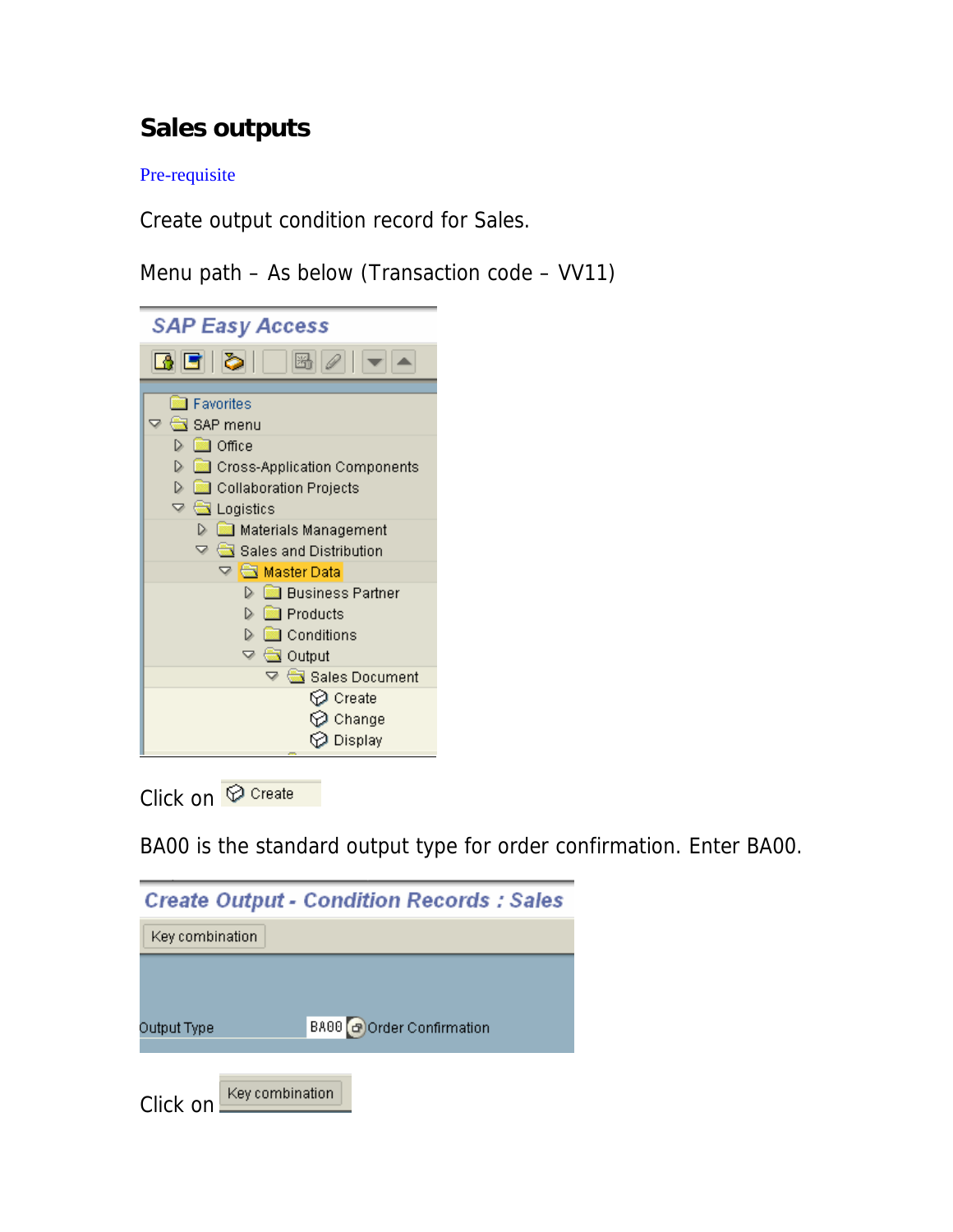| <b>Create Output - Condition Records : Sales</b>                        |             |                           |   |            |   |
|-------------------------------------------------------------------------|-------------|---------------------------|---|------------|---|
| Key combination                                                         |             |                           |   |            |   |
| Output Type                                                             | <b>BA00</b> | <b>Order Confirmation</b> |   |            |   |
| $\mathbb F$ Key Combination<br>O Order Type<br>$\mathscr{A} \mathbb{X}$ |             |                           |   |            | ⊠ |
| Click on $\ \n\ $                                                       |             |                           |   |            |   |
| <b>Create Condition Records (Order Confirmation): Fast Entry</b>        |             |                           |   |            |   |
| 喝面<br>Communication                                                     |             |                           |   |            |   |
|                                                                         |             |                           |   |            |   |
| Condition Recs.                                                         |             |                           |   |            |   |
| Sal Name                                                                | PartF       | Partner                   |   | M Dat Lan  |   |
| $\bigcap$<br>'nв                                                        | lSP.        | I300705                   | 1 | ß.<br>len. |   |

Key fields are as below.

Sales document type – Document type for which the record is maintained. In our case, let us set it for Standard sales order type, OR

Partner function – To which, output should be sent. Example – order confirmation is sent to sold-to party; therefore partner function selected here is SP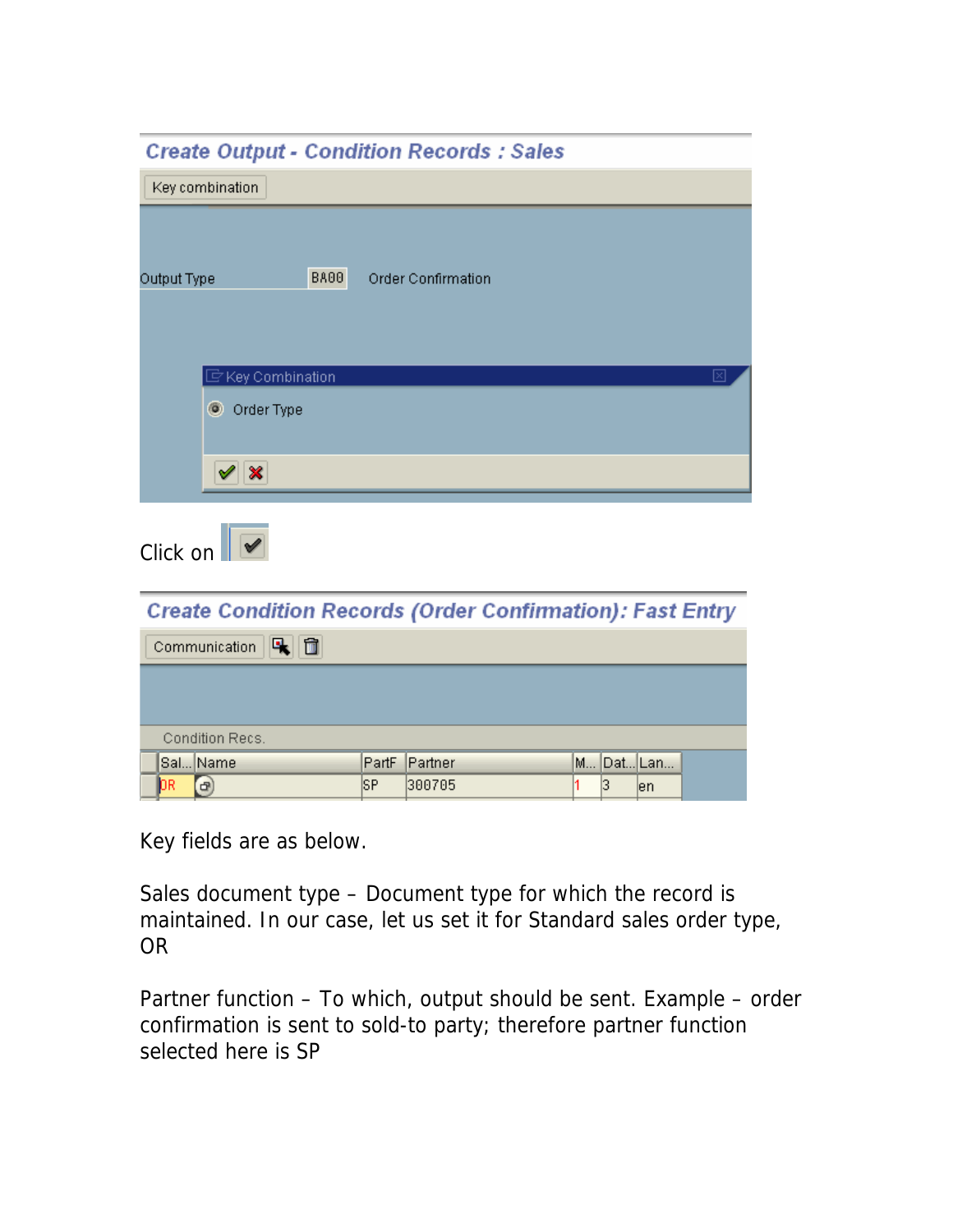Partner number – Customer number of the partner function, Sold-to party customer number.

Medium – Print / Fax / EDI / mail – In our case, select Print.

Dispatch time – There are 4 standard options.

| Dispatch time (4) 4 Entries found<br>$\begin{array}{c} \text{M1} \\ \text{M2} \end{array}$ |                                                   |  |  |  |  |  |  |  |
|--------------------------------------------------------------------------------------------|---------------------------------------------------|--|--|--|--|--|--|--|
| <b>Short text</b><br><b>Dispatch time</b>                                                  |                                                   |  |  |  |  |  |  |  |
|                                                                                            | Send with periodically scheduled job              |  |  |  |  |  |  |  |
| 2                                                                                          | Send with job, with additional time specification |  |  |  |  |  |  |  |
| 3<br>Send with application own transaction                                                 |                                                   |  |  |  |  |  |  |  |
|                                                                                            | Send immediately (when saving the application)    |  |  |  |  |  |  |  |

The individual possibilities are:

- Time 1: The message is processed through report program RSNAST00. This report program can be scheduled periodically or started manually.
- Time 2: As in time 1, but the message contains an earliest processing date and a requested processing time. The message is ignored by report program RSNAST00 before the requested date.
- Time 3: The message is selected and processed by application specific programs. Processing can take place online or in the background.
- Time 4: The message is processed when the application document is saved. No further processing of the message is necessary.

Let us select "Time 3".

Language – This is used to display, enter texts and print documents.

Communication data in the condition record.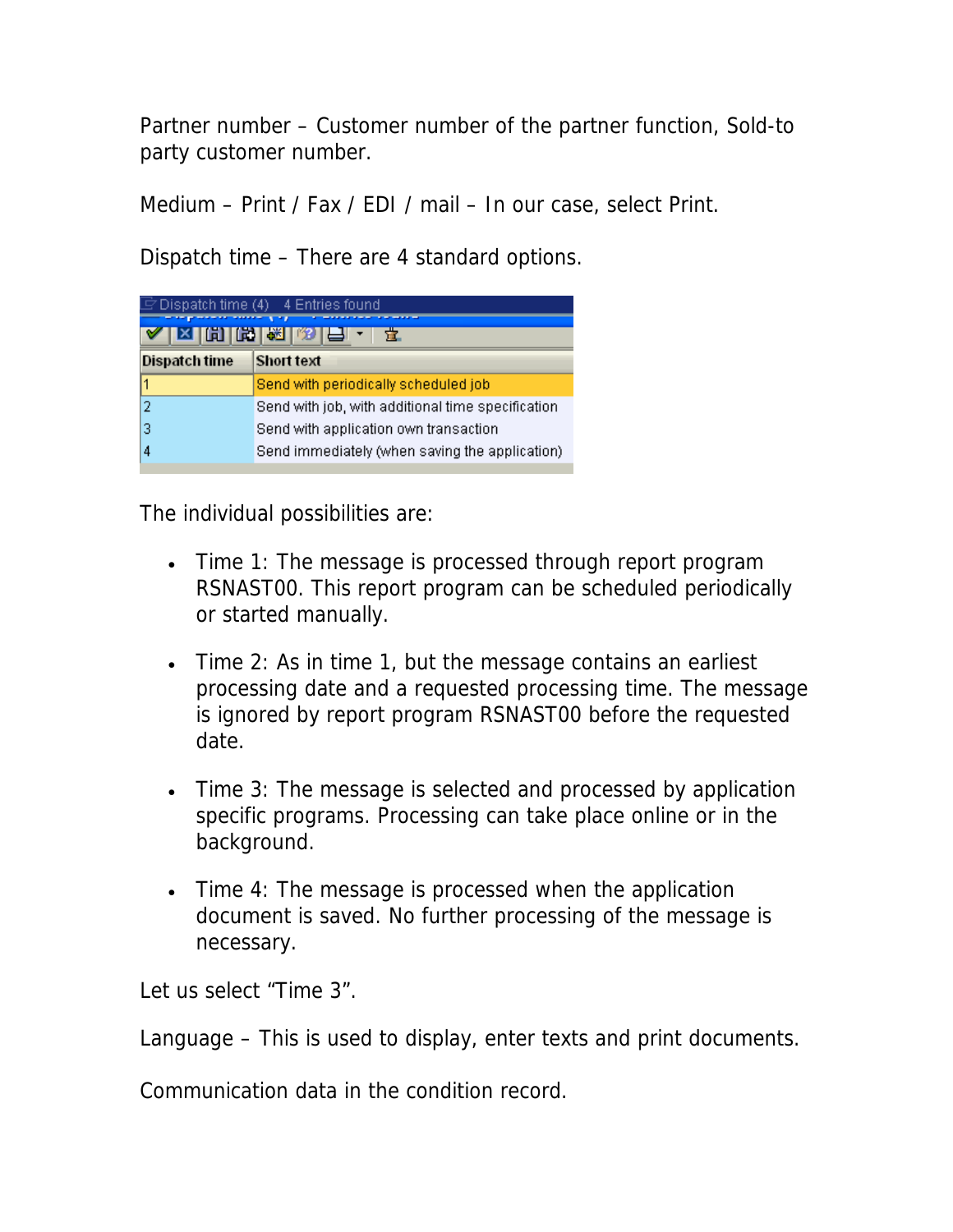Communication

Select the line and click on

|                     | <b>Change Condition Records (Order Confirmation): Communication</b> |  |
|---------------------|---------------------------------------------------------------------|--|
| Ia.<br>▧            |                                                                     |  |
| Sales Document Type |                                                                     |  |
| 0R                  |                                                                     |  |
| Print output        |                                                                     |  |
| Output Device       | $\left( \mathbf{F}\right)$<br>LPO1<br>Print immediately             |  |
| Number of messages  | 1<br>Release after output                                           |  |
| Spool request name  | SD_003                                                              |  |
| Suffix 1            | BA00                                                                |  |
| Suffix 2            | ORDER_CONFIR                                                        |  |
| SAP cover page      | Do Not Print<br>ū                                                   |  |
| Recipient           |                                                                     |  |
| Department          |                                                                     |  |
| Cover Page Text     |                                                                     |  |
| Authorization       |                                                                     |  |
| Storage Mode        | ū                                                                   |  |
|                     |                                                                     |  |

You can maintain following. Most of the data gets defaulted from default parameters set in IMG configuration of BA00.

Output device – Specific printer can be put for the condition record.

Number of messages – Total number of copies to be sent.

Storage mode – Output should be only printed or archived or printed and archived both. If nothing is mentioned, only printing is done.

**Find immediately** - Printing is immediate if this switch is set. Otherwise the output is held in the spool.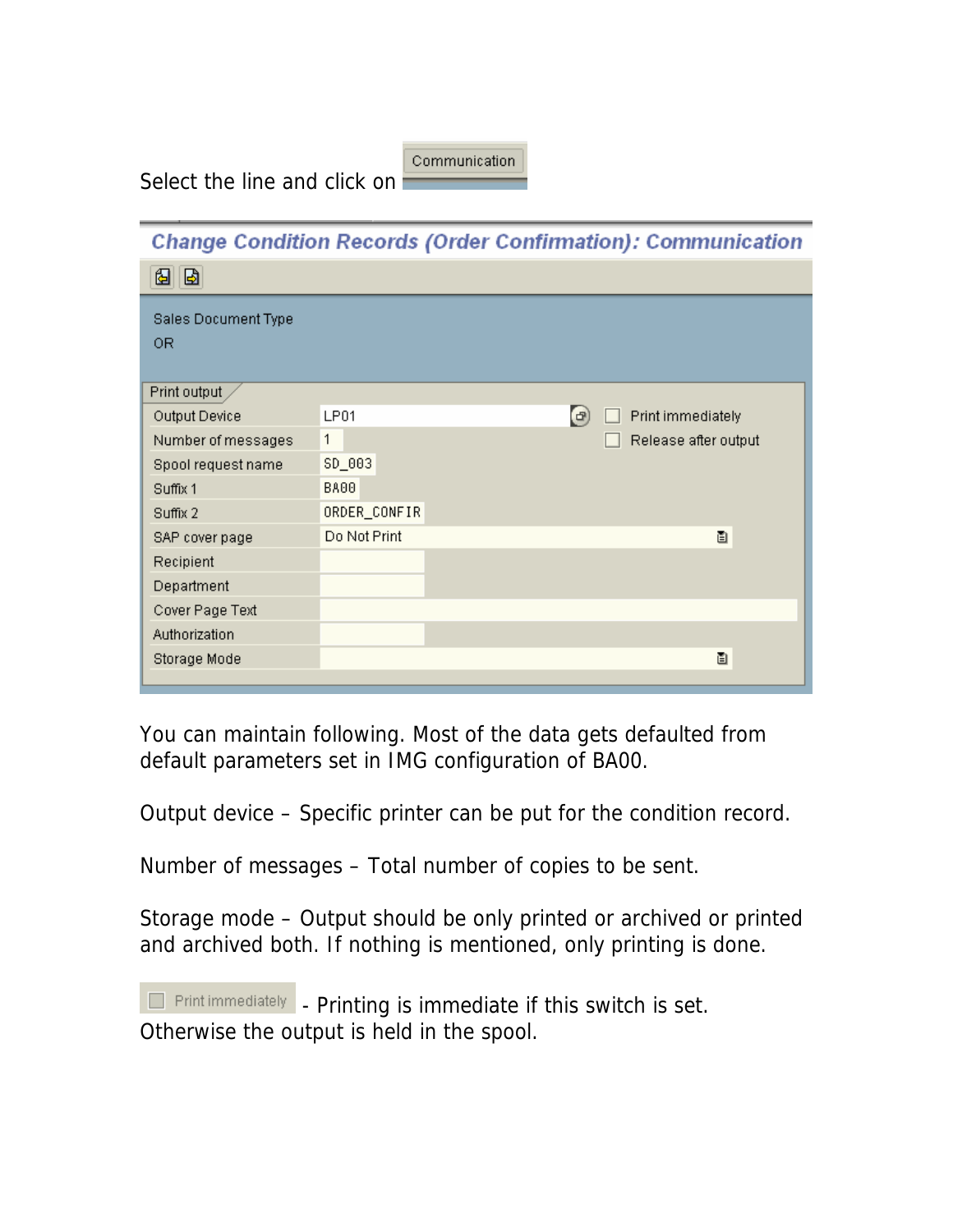**Expressed after output** - If the switch is set, the spool job is deleted immediately after printing. Otherwise it remains in the spool file after printing and can be printed again if required.

Processing output in the Sales order

Once the output record is maintained, then output gets determined in the sales order. Menu path is as shown

Sales document Edit Goto Extras Environment System Help Ctrl+F3 110 0 0 公 1 图 2 1 图 2 图 Ø T Packing proposal Shipment cost information **Change standard orde** Export license  $\bar{\nu}$ **B \* E E E** Einancial document  $\bar{\mathbf{r}}$ Configuration  $Ctrl + F1$ 8537 63,449.80 USD standard order Costing Ctrl+F7 Sold-to party 300705  $IPALO ALTO CA 943$ . Parameter effectivity Ctrl+F9 300705 B / PALO ALTO CA 943... Ship-to party Technical objects  $.2003$ PO Number DG-20030106 四  $2.2$ Documents Sales tem overview ement Shipping Configuration Reason for reje Display batch determ.  $D = 13.01$ . Output Header  $E$ dit Req. deliv.date  $\bar{\mathbf{r}}$  $\Box$  Complete div.  $\mathbb{F}$ <u>I</u>tem Print preview Ctrl+Shift+F1 Price agreements  $\left| \cdot \right|$  $\mathbf{r}$  . The form

Click on Print preview – To check how the output looks.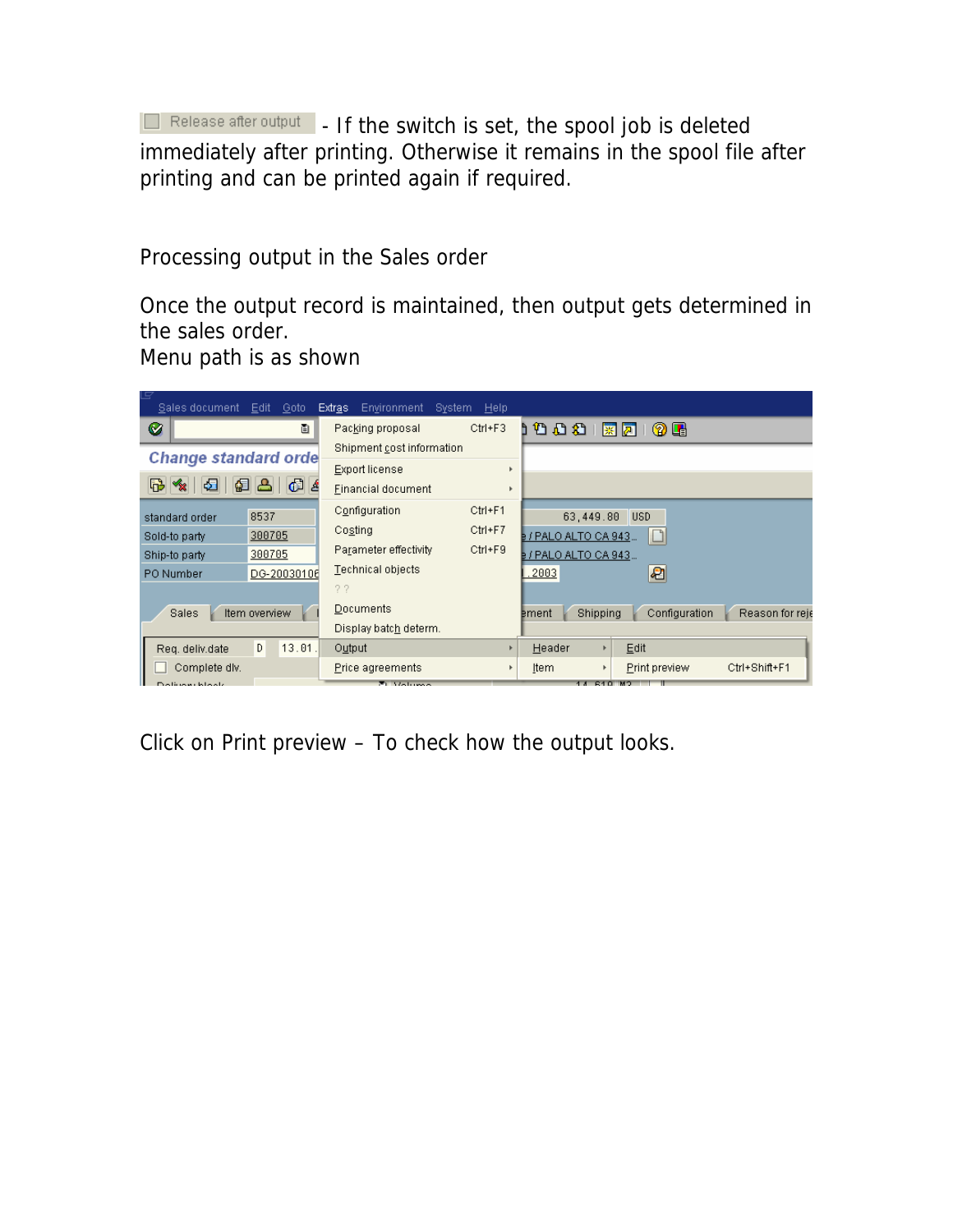Print Preview of LP01 Page 00001 of 00002

| TDES US Inc., 1230 Uncoln Avenue, 10019 New York                | <b>Order confirmation</b>                                                                                                     |
|-----------------------------------------------------------------|-------------------------------------------------------------------------------------------------------------------------------|
| Web Design Studio<br>414 S California Ave<br>PALO ALTO CA 94306 | Repeat printout<br>Number/Date<br>8537 / 01/06/2003<br>Reference no./Date<br>DG-20030106-4 /01/06/2003<br>Cust. no.<br>300705 |
|                                                                 |                                                                                                                               |

| We deliver according to the following conditions: |  |  |  |  |  |  |  | Currency USD |                                                       |  |  |
|---------------------------------------------------|--|--|--|--|--|--|--|--------------|-------------------------------------------------------|--|--|
|                                                   |  |  |  |  |  |  |  |              | Terms of payment Within 14 days 3.000 % cash discount |  |  |
|                                                   |  |  |  |  |  |  |  |              | within 20 down 2,000 & coch diccount                  |  |  |

Click on Edit – To check which output types are determined and the status.

|                                                               | <b>Change standard order 8537: Output</b>                                                        |        |                |            |  |  |  |  |  |  |  |  |
|---------------------------------------------------------------|--------------------------------------------------------------------------------------------------|--------|----------------|------------|--|--|--|--|--|--|--|--|
|                                                               | <b>BI B C</b> Communication method<br><b>THE Processing log</b><br>Further data<br>Repeat output |        |                |            |  |  |  |  |  |  |  |  |
|                                                               |                                                                                                  |        | standard order | 0000008537 |  |  |  |  |  |  |  |  |
|                                                               |                                                                                                  | Output |                |            |  |  |  |  |  |  |  |  |
|                                                               | La  C  Proc <br>PartFunct.<br>Partner<br>Sta Outpu Description<br>Medium                         |        |                |            |  |  |  |  |  |  |  |  |
| Order Confir Print o 图 SP<br>300705<br><b>OGO</b> BA00<br>lΕN |                                                                                                  |        |                |            |  |  |  |  |  |  |  |  |



 $\boxed{E}$  - Output can be added manually by clicking on this.

**D** - Output can be deleted by clicking on this.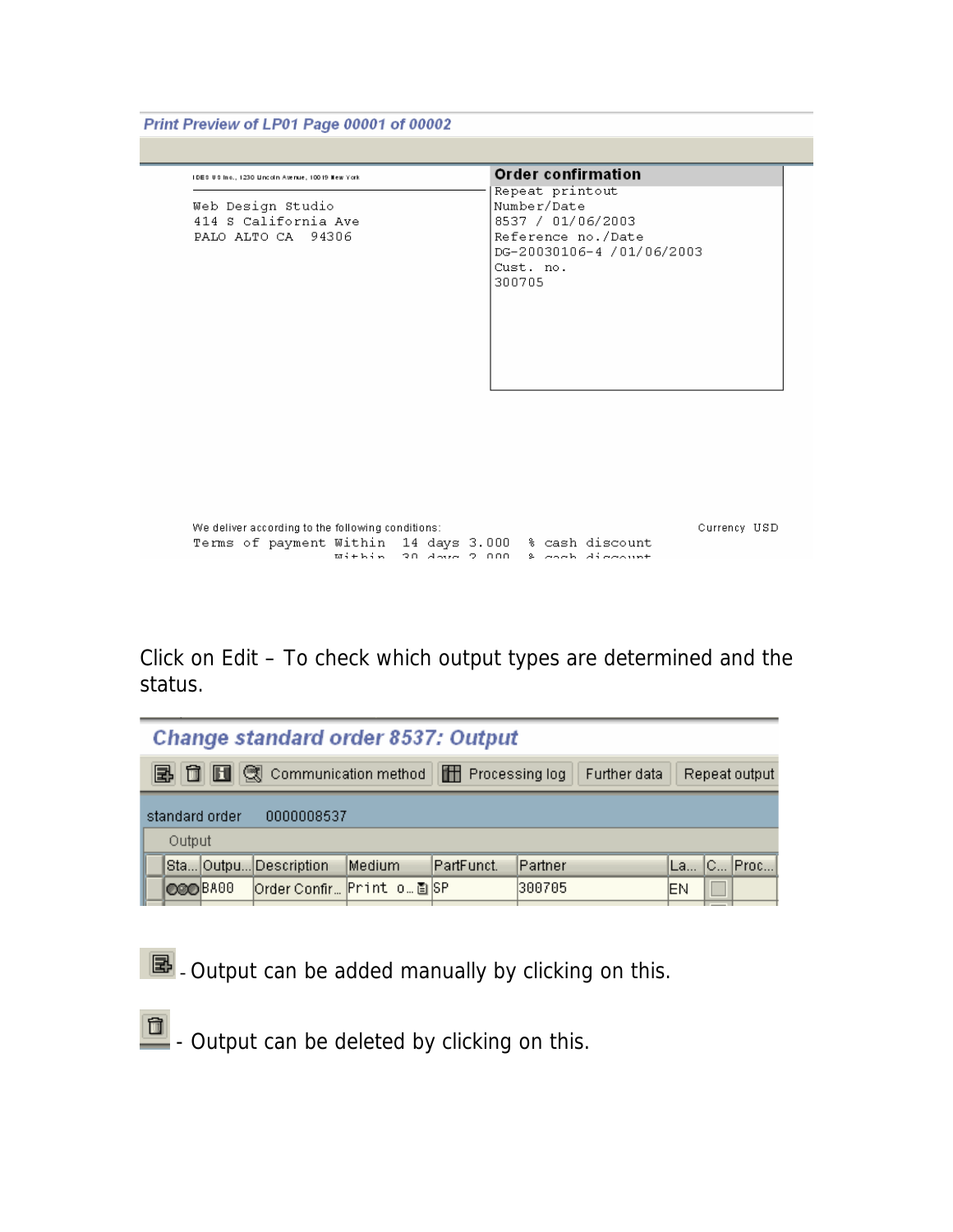Select the line and click on  $\boxed{\textcircled{3}$  communication method . You will see all communication data maintained as per condition record. You can modify that during output processing if required.

Select the line and click on **Further data**. You will see the details as below.

[Here, you can change Dispatch time from 3 to 4 to process output immediately and see what processing log shows.

# Change standard order 8537: Output

| Sold-to party               | 300705                                            | Web Design Studio |
|-----------------------------|---------------------------------------------------|-------------------|
| Output Type                 | Order Confirmation                                | Print output      |
|                             |                                                   |                   |
| Creation                    |                                                   |                   |
| 06.01.2003<br>四<br>$^{(+)}$ | 06:03:23                                          |                   |
|                             |                                                   |                   |
| Requested processing        |                                                   |                   |
| Dispatch time               | Send with application own transaction             | 圁                 |
| $\odot$<br>啯                | Send with periodically scheduled job              |                   |
|                             | Send with job, with additional time specification |                   |
|                             | Send with application own transaction             |                   |
| Actual processing           | Send immediately (when saving the application)    |                   |
|                             |                                                   |                   |



Output is processed immediately and status indicator turns from yellow to Green.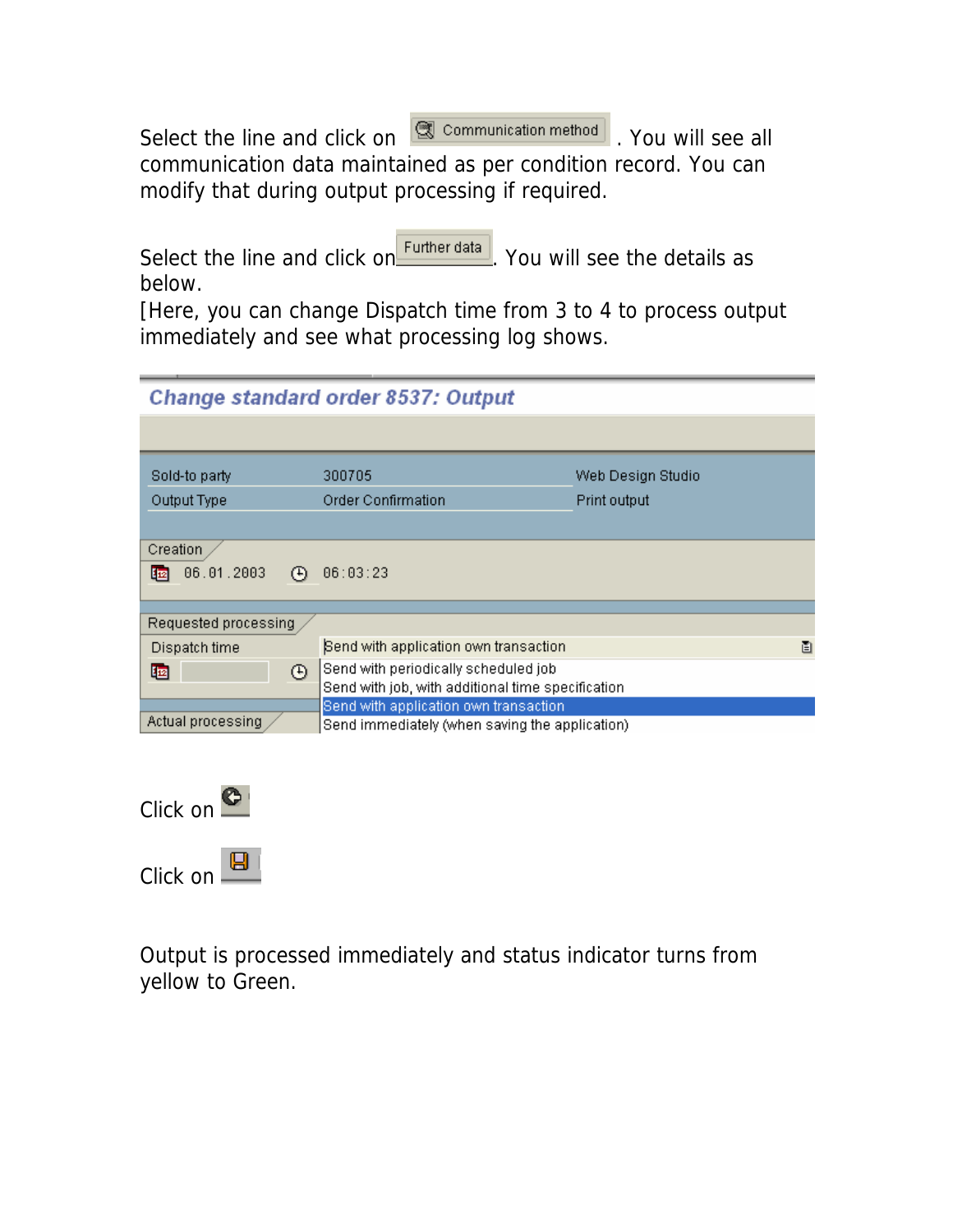## Change standard order 8537: Output

| B f H G Communication method   H Processing log   Further data  <br>Repeat output $   \cdot$ |  |                             |        |             |                                |            |  |  |                         |  |
|----------------------------------------------------------------------------------------------|--|-----------------------------|--------|-------------|--------------------------------|------------|--|--|-------------------------|--|
| standard order<br>0000008537                                                                 |  |                             |        |             |                                |            |  |  |                         |  |
| Output                                                                                       |  |                             |        |             |                                |            |  |  |                         |  |
|                                                                                              |  | Sta Outpu Description       | Medium | IPartFunct. | Partner   La   C   Proc   Time |            |  |  |                         |  |
| <b>OOO</b> BA00                                                                              |  | order Confir… Print o… 画 SP |        |             | 300705                         | <b>IEN</b> |  |  | $\vert$ 06.12. 10:13:45 |  |

]

But we will see how output is issued, when dispatch time is "3" without changing dispatch time in the sales document as shown above.

|   | Sales document        | – <u>E</u> diti<br>Goto | <b>Environment</b><br>System<br>Help |
|---|-----------------------|-------------------------|--------------------------------------|
| Q | Create                |                         | HICOCIBHBIOD                         |
|   | Change                |                         | <b>i</b> tial Screen                 |
|   | Display               |                         |                                      |
|   | Create with Reference |                         | Orders<br>F.<br>Ordering party       |
|   | Issue output to       |                         |                                      |
|   | Cancel                | $Shift+F3$              |                                      |
|   | Order                 | 8537                    | G)                                   |
|   |                       |                         |                                      |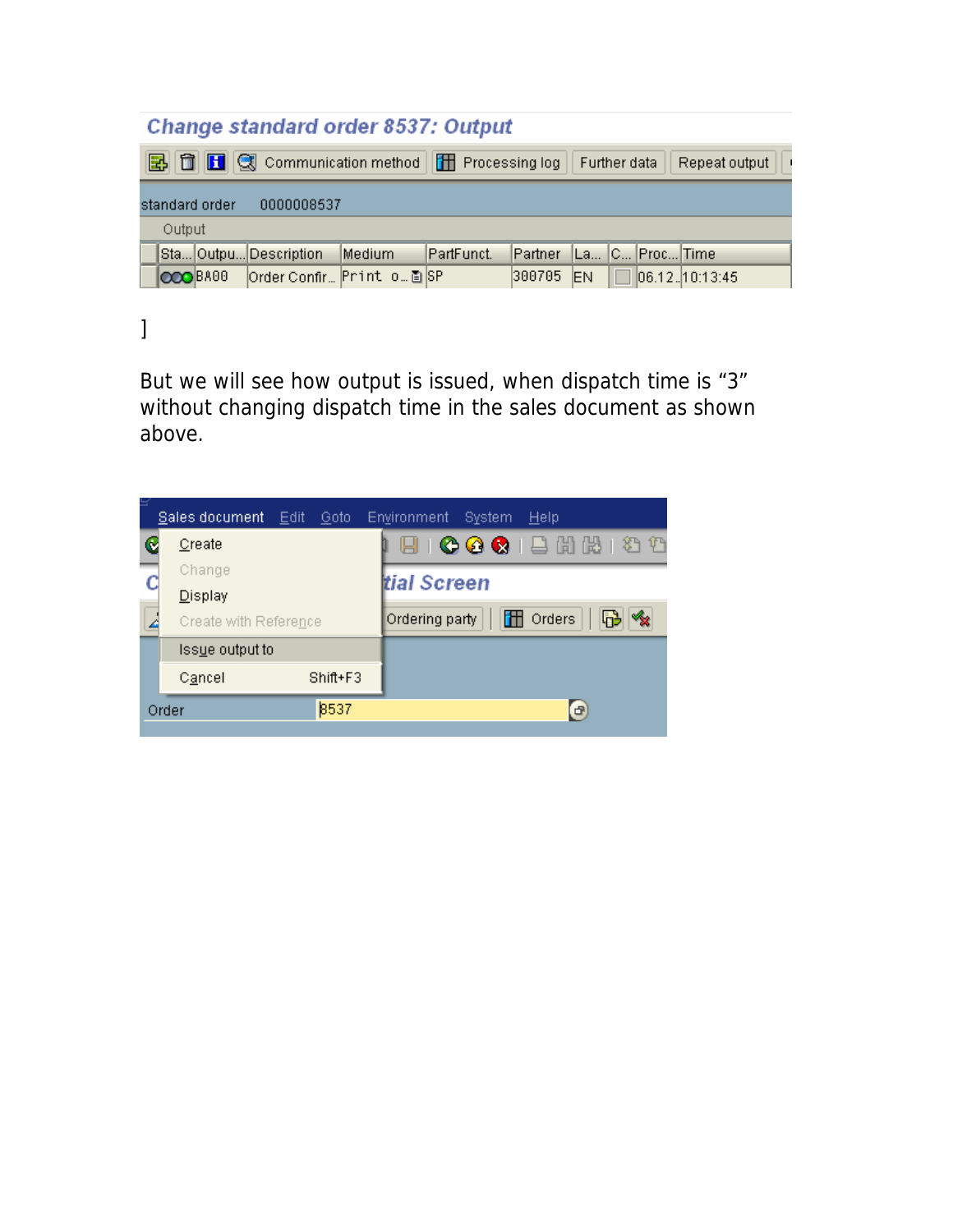| <b>Change Sales Order: Initial Screen</b>               |                           |            |            |                |                |                          |  |  |  |  |
|---------------------------------------------------------|---------------------------|------------|------------|----------------|----------------|--------------------------|--|--|--|--|
| & Sales & Item overview & Ordering party   1 Orders   6 |                           |            |            |                |                |                          |  |  |  |  |
|                                                         |                           |            |            |                |                |                          |  |  |  |  |
|                                                         |                           |            |            |                |                |                          |  |  |  |  |
| 8537<br>Order                                           |                           |            |            |                |                |                          |  |  |  |  |
| $\boxdot$ Output output                                 |                           |            |            |                |                | 冈                        |  |  |  |  |
| Output                                                  |                           |            |            |                |                |                          |  |  |  |  |
| Message type                                            | Name                      | Created on | Created at | Process.status | Transm. Medi   | 回                        |  |  |  |  |
| BA00                                                    | <b>Order Confirmation</b> | 06.01.2003 | 06:03:23   | 0              |                | $\triangle$              |  |  |  |  |
|                                                         |                           |            |            |                |                | $\overline{\phantom{0}}$ |  |  |  |  |
|                                                         |                           |            |            |                |                |                          |  |  |  |  |
|                                                         |                           |            |            |                |                |                          |  |  |  |  |
|                                                         |                           |            |            |                |                |                          |  |  |  |  |
|                                                         |                           |            |            |                |                |                          |  |  |  |  |
|                                                         |                           |            |            |                |                |                          |  |  |  |  |
|                                                         |                           |            |            |                |                |                          |  |  |  |  |
|                                                         |                           |            |            |                |                |                          |  |  |  |  |
|                                                         |                           |            |            |                |                |                          |  |  |  |  |
| $\frac{1}{\sqrt{2}}$                                    |                           |            |            |                |                |                          |  |  |  |  |
| $\overline{\blacksquare\blacksquare\blacksquare}$       |                           |            |            |                | $\blacksquare$ |                          |  |  |  |  |
|                                                         |                           |            |            |                |                |                          |  |  |  |  |
| $\Box$<br>$\boldsymbol{\mathcal{R}}$                    | Print Options             |            |            |                |                |                          |  |  |  |  |



Output will be issue now.

Check now output in the order. Status indicator turns Green as shown below.

|                                                                                                | <b>Change standard order 8537: Output</b>                                       |                 |                           |  |  |          |  |  |                     |  |      |
|------------------------------------------------------------------------------------------------|---------------------------------------------------------------------------------|-----------------|---------------------------|--|--|----------|--|--|---------------------|--|------|
| B 0 B Q Communication method T Processing log<br>$\mathsf{C}$<br>Repeat output<br>Further data |                                                                                 |                 |                           |  |  |          |  |  |                     |  |      |
|                                                                                                |                                                                                 | standard order  | 0000008537                |  |  |          |  |  |                     |  |      |
|                                                                                                | Output                                                                          |                 |                           |  |  |          |  |  |                     |  |      |
|                                                                                                | Par Partner La C Processin Time<br>Sta Outpu Description<br>Medium<br>Date/Time |                 |                           |  |  |          |  |  |                     |  |      |
|                                                                                                |                                                                                 | <b>COO</b> BAGG | Order Confir… Print… 画 SP |  |  | 300705EN |  |  | 06.12.2006 10:13:45 |  | - 13 |

You can repeat output if that is allowed as per control in output type configuration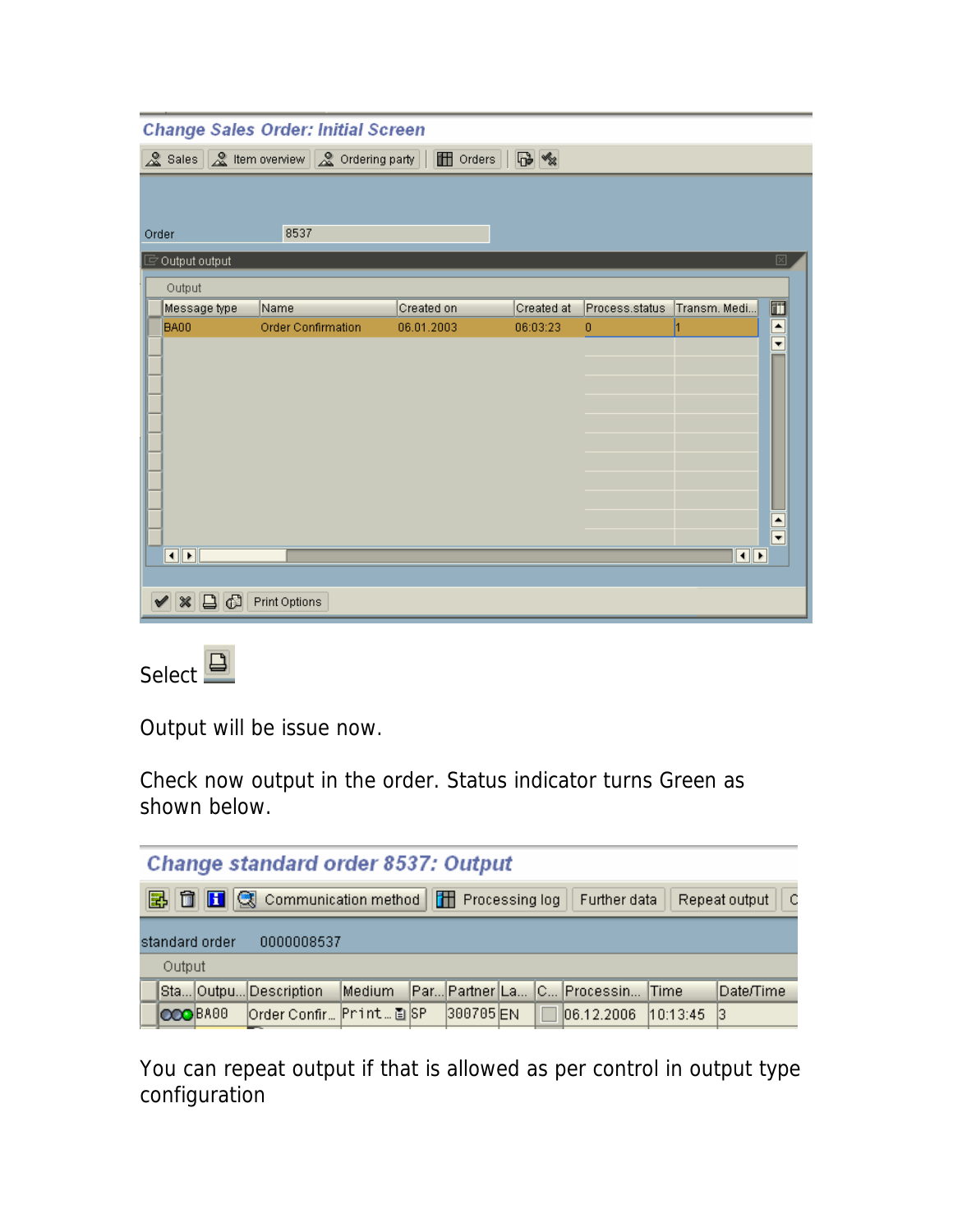Select BA00 line and click on **TH** Processing log to see if any warning or error message.

Output determination analysis

Enter the sales order in change mode (Transaction code, VA02), and follow the menu path

| <b>Output</b><br>Edit | <b>System</b><br>Goto | <b>Help</b>               |                                         |      |             |    |  |  |  |  |  |
|-----------------------|-----------------------|---------------------------|-----------------------------------------|------|-------------|----|--|--|--|--|--|
| ⊗                     |                       | Determin.analysis         |                                         |      | 84200001    |    |  |  |  |  |  |
| <b>Change sta</b>     |                       | Processing log            |                                         |      |             |    |  |  |  |  |  |
|                       | Next detail screen    |                           |                                         |      |             |    |  |  |  |  |  |
| q<br>郾<br>H           | <u>B</u> ack          | F3                        | Further data<br>Repeat out<br>ling log. |      |             |    |  |  |  |  |  |
| standard order        | 0000008537            |                           |                                         |      |             |    |  |  |  |  |  |
| Output                |                       |                           |                                         |      |             |    |  |  |  |  |  |
| Sta<br>Outpu.         | Description           | Medium                    |                                         |      | Par Partner | La |  |  |  |  |  |
| OOO BAGG              |                       | Order Confir Print output |                                         | 圖ISP | 300705      | EN |  |  |  |  |  |

### Click on Determination Analysis

| <b>Analysis Output</b>               |                                  |                        |     |                                                          |
|--------------------------------------|----------------------------------|------------------------|-----|----------------------------------------------------------|
|                                      |                                  |                        |     |                                                          |
|                                      |                                  |                        |     |                                                          |
| Procedure                            | Description                      | <b>問日</b> Priview      |     |                                                          |
| <b>EX V10000</b><br>A                | Order Output                     |                        |     |                                                          |
| $\triangledown$ $\blacksquare$ BA00  | Order Confirm                    | Overview               |     |                                                          |
| $\triangledown$ $\bigcirc$ 10(0002)  | Order Type                       | Condition type Message |     | Description                                              |
| <b>@</b> 0000000158                  |                                  | <b>BA00</b>            | 541 | Output found                                             |
| $\triangleright$ $\blacksquare$ BA01 | EDI Order Res                    | <b>BA01</b>            | 540 | Output not found                                         |
| $\Box$ BAVO                          | Order confirm.                   | BAV0                   | 564 | Output BAV0 not allowed                                  |
| <b>ESYM</b>                          | Warnings and                     | ESYM                   | 502 | Output ignored (requirement 022 not fulfilled)           |
| <b>EXAMPLE</b>                       | Credit Proces:                   | KRML                   | 502 | Output ignored (requirement 009 not fulfilled)           |
| <b>MAIL</b>                          | Internal Messa                   | MAIL                   | 540 | Output not found                                         |
| <b>Exit ZA01</b><br><b>EXAMPLE</b>   | EDI Confirmat<br>Arch, Order co. | ZA01                   | 540 | Output not found                                         |
| $\approx$ ZB00                       | Order Confirm                    | ZAAB                   | 540 | Output not found                                         |
| <b>a</b> ZB00                        | Order Confirm                    | ZB00                   | 541 | Output found                                             |
| $\blacksquare$ ZB00                  | Order Confirm                    | ZB00                   | 510 | Print parameters not found (parameter 1, table TNAD1)    |
| $\Box$ ZBA1                          | Order Confi-coll                 | ZB00                   | 514 | No processing program defined for output ZB00 (medium 1) |
| <b>ZWWW</b>                          | Mail Internet o                  | ZBA1                   | 541 | Output found                                             |
| $\approx$ ZZ00                       |                                  | ZWWW                   | 540 | Output not found                                         |
|                                      |                                  | ZZ00                   | 540 | Output not found                                         |
|                                      |                                  |                        |     |                                                          |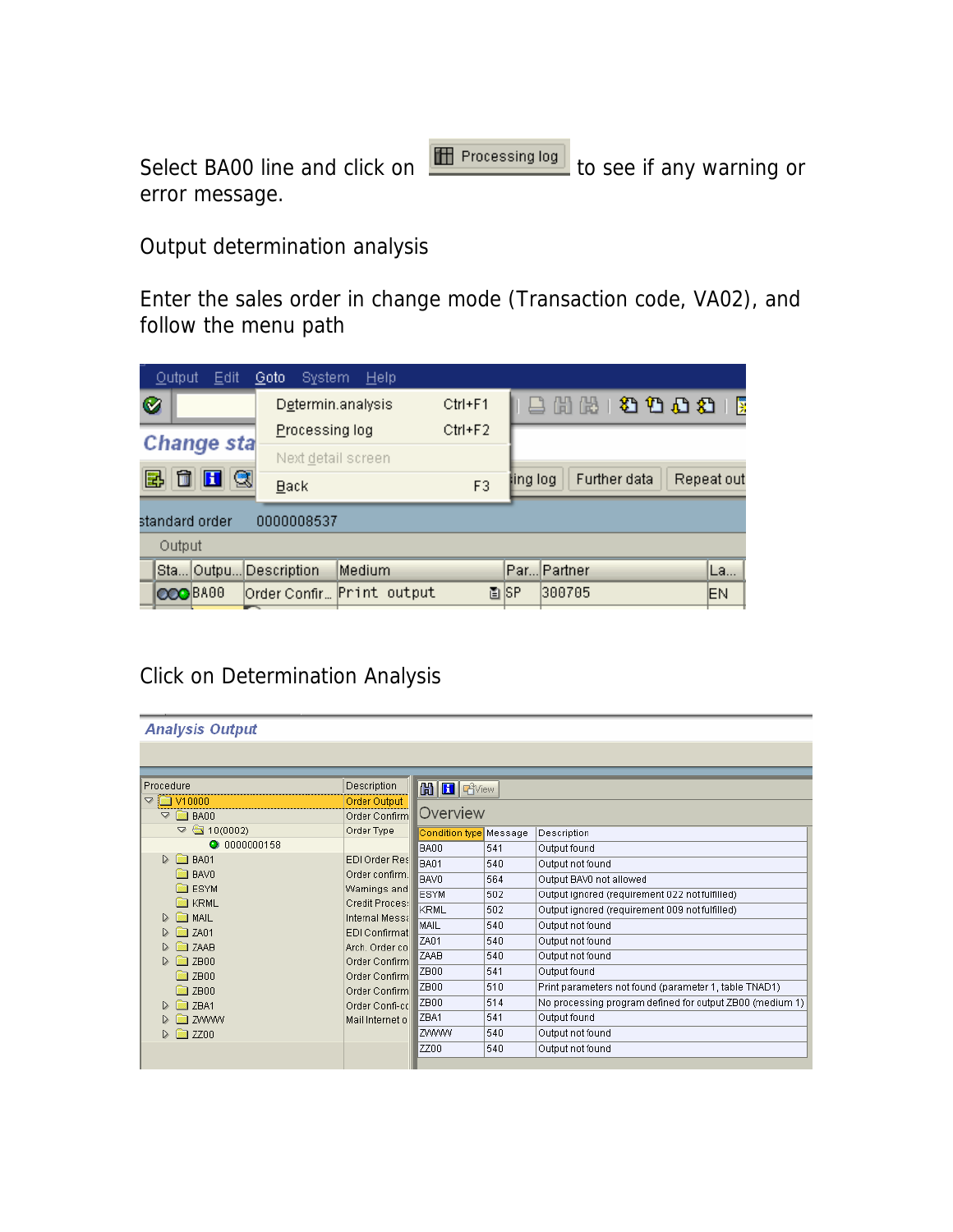Above you can see analysis of each output type.

## **Delivery outputs**

Create output condition record for delivery.

Transaction code – VV21



Click on *O* Create

LD00 is the standard output type for Delivery note. Enter LD00.

|                 | <b>Create Output - Condition Records: Shipping</b> |
|-----------------|----------------------------------------------------|
| Key combination |                                                    |
|                 |                                                    |
|                 |                                                    |
| Output Type     | LD00 a Delivery note                               |
|                 |                                                    |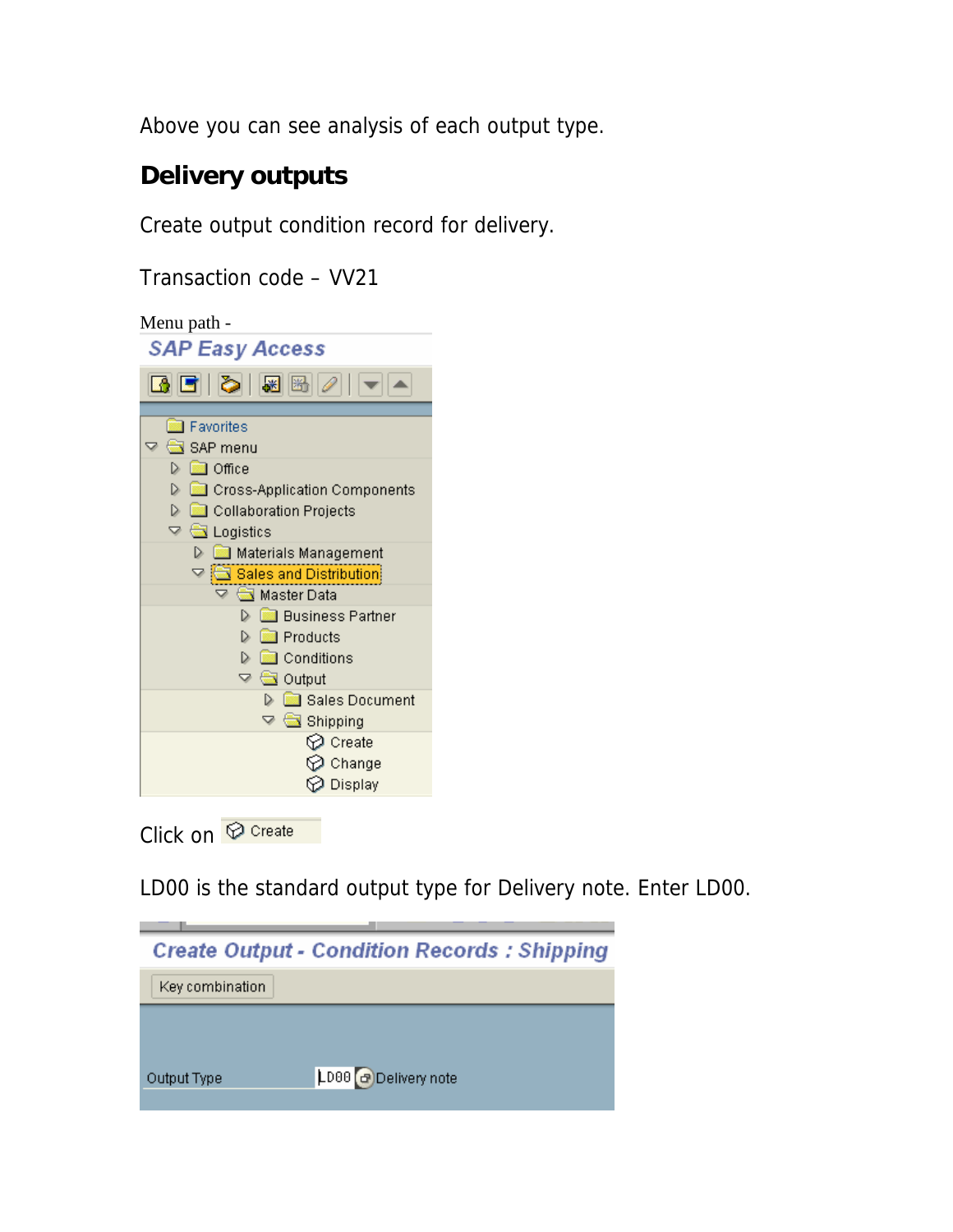| Click on | Key combination |
|----------|-----------------|
|          |                 |

| <b>Create Output - Condition Records: Shipping</b> |  |
|----------------------------------------------------|--|
| Key combination                                    |  |
|                                                    |  |
| LD00<br>Delivery note<br>Output Type               |  |
|                                                    |  |
|                                                    |  |
| $\mathbb F$ Key Combination                        |  |
| ◯ SOrg./Distrib.Ch/Division/Customer               |  |
| Sales Organization/Customer Number                 |  |
| ◯ Sales Organization/Delivery Type                 |  |
|                                                    |  |
|                                                    |  |

Select 2nd key to maintain record for Sales org, 3020 and customer, 300705

## **Create Condition Records (Delivery note): Fast Entry**

|                    | 面<br>u.<br>Communication |      |            |  |       |         |  |  |  |           |   |  |
|--------------------|--------------------------|------|------------|--|-------|---------|--|--|--|-----------|---|--|
| Sales Organization |                          | 3020 | USA Denver |  |       |         |  |  |  |           |   |  |
|                    |                          |      |            |  |       |         |  |  |  |           |   |  |
|                    | Condition Recs.          |      |            |  |       |         |  |  |  |           |   |  |
|                    | Customer                 | Name |            |  | PartF | Partner |  |  |  | M Dat Lan |   |  |
|                    | 300705                   |      |            |  | lsh   | 300705  |  |  |  | EN        | 中 |  |
|                    |                          |      |            |  |       |         |  |  |  |           |   |  |
|                    |                          |      |            |  |       |         |  |  |  |           |   |  |



Condition record gets saved.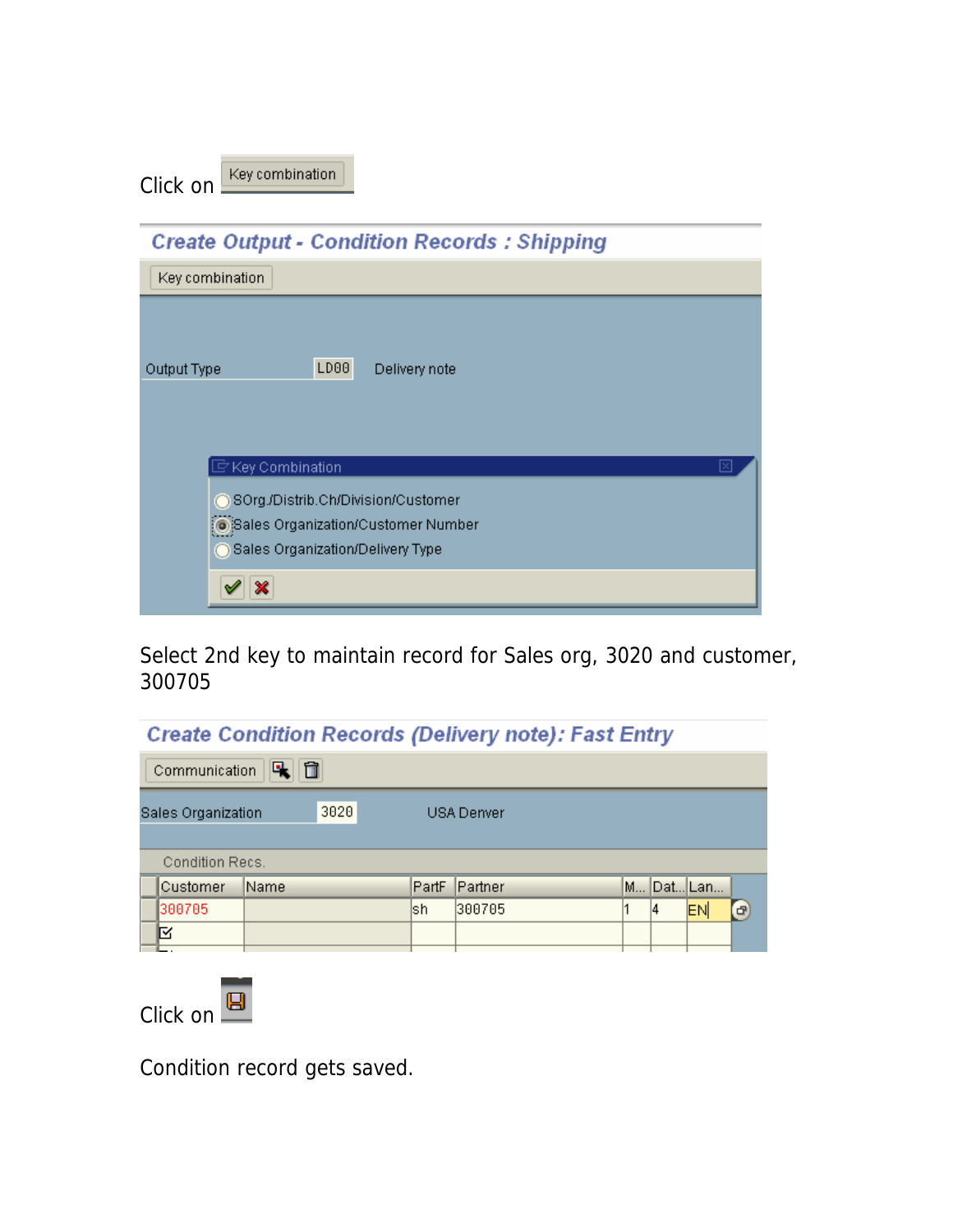### Processing in Delivery document

Outbound Delivery Edit Goto Extras Environment Subsequent Eunctions System Help ø ē. Picking Output 同盟 (公仏) Delivery Output Header k **Delivery 8001217** 观面 **Item Serial Numbers** 12 Ei Dangerous Goods Supplement Configuration 80012172 Outbound deliv. Export License Log 300705 Ship-To Party a Ave / PALO ALTO C Create Einancial Document Display Financial Doc. Item Overview Goods Moveme Picking External Credit Insurance  $\mathbf{r}$ coo coo

Once the delivery document is saved, output is issued.

|                                                                                                                     |        |                | <b>Delivery: Output</b>      |   |  |          |  |  |                                   |          |             |  |  |
|---------------------------------------------------------------------------------------------------------------------|--------|----------------|------------------------------|---|--|----------|--|--|-----------------------------------|----------|-------------|--|--|
| <b>昆 自 日</b><br>Communication method<br><b>THE Processing log</b><br>Further data<br>Repeat output<br>Change output |        |                |                              |   |  |          |  |  |                                   |          |             |  |  |
| 0080012172                                                                                                          |        |                |                              |   |  |          |  |  |                                   |          |             |  |  |
|                                                                                                                     | Output |                |                              |   |  |          |  |  |                                   |          |             |  |  |
|                                                                                                                     |        |                | Sta Outpu Description Medium |   |  |          |  |  | Par Partner La C Processing  Time |          | Date/Time ( |  |  |
|                                                                                                                     |        | <b>OOOLD88</b> | Delivery note Print 图 SH     |   |  | 300705EN |  |  | 06.12.2006                        | 09:25:48 | 4           |  |  |
|                                                                                                                     |        |                |                              | 画 |  |          |  |  |                                   |          |             |  |  |

Select the output type and click on

 $\mathbb{\mathbb{R}}$  communication method  $|$  - To see details like output device, number of messages to be sent. This is already explained above in sales order output.

**THE Processing log**  - To see if the output is processed with any warning or error. In case of EDI output, it will also show the Idoc number.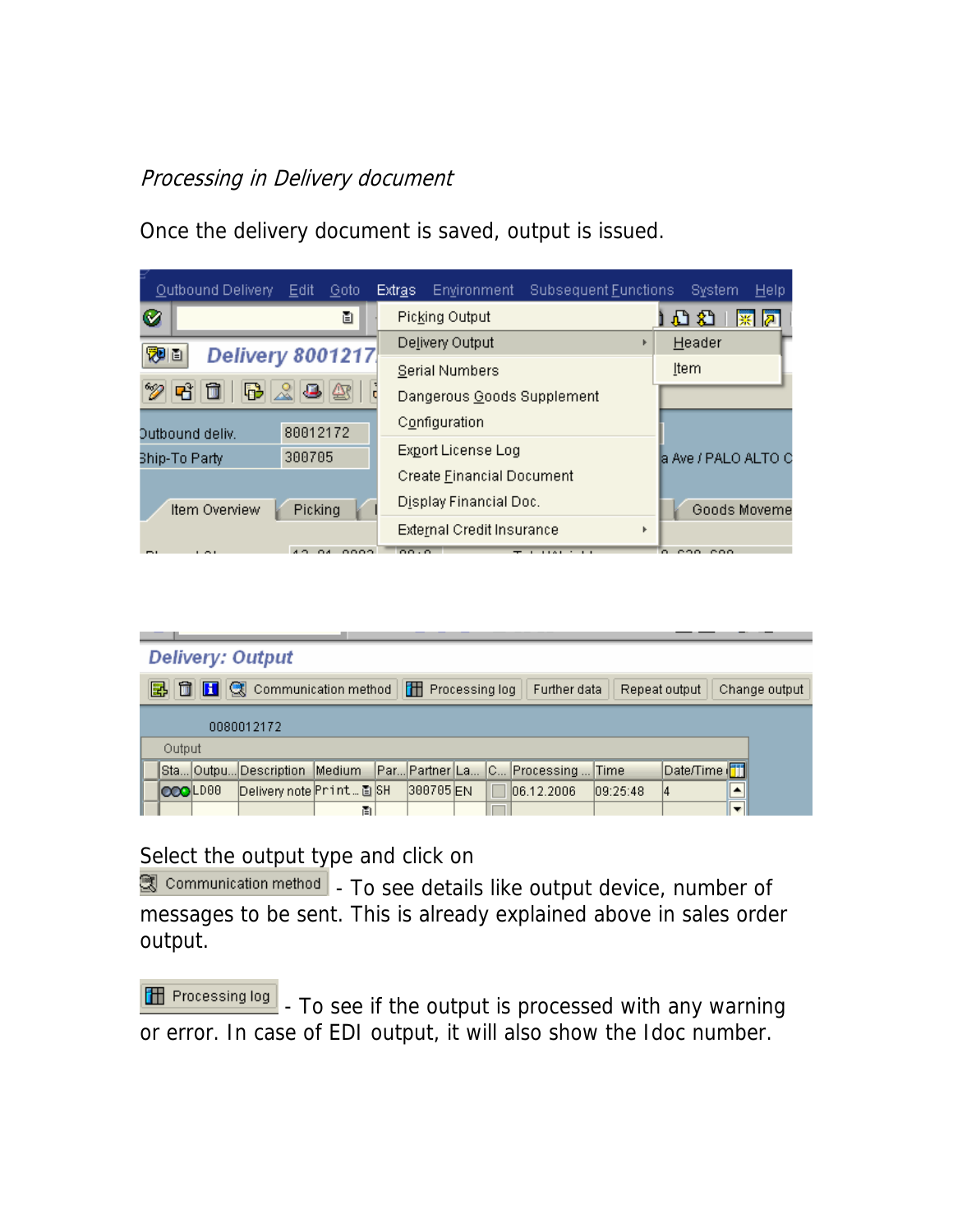Output can be issued manually as below.



Click  $\Box$  - To take print again as printing is already done when document was saved.

Click  $\left| \begin{matrix} \overline{c} \\ \overline{c} \end{matrix} \right|$  - To take print preview

.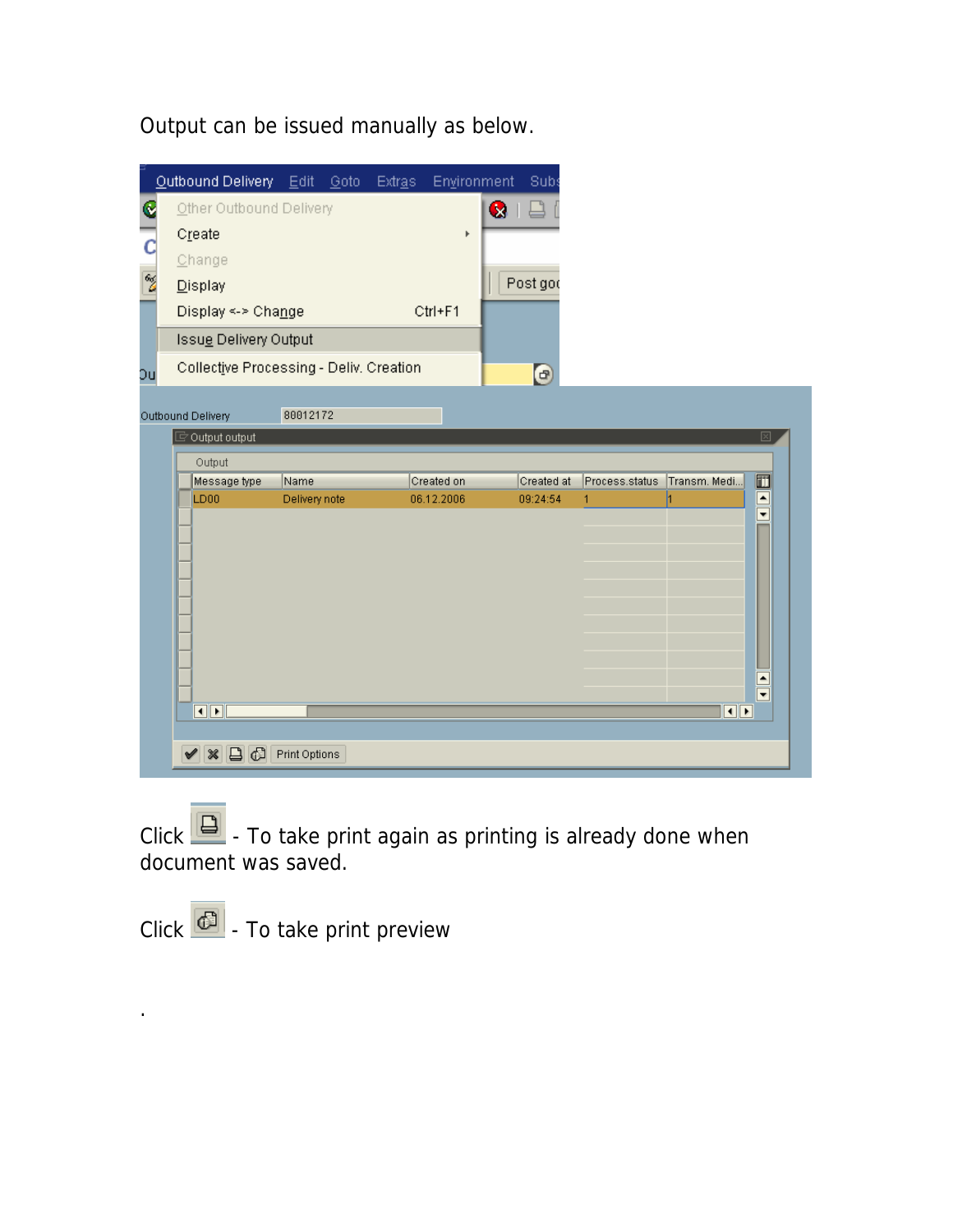Rest of the features like output determination analysis, print parameters are configured similarly as in sales order output processing.

Example screenshot of Delivery note.

| <b>.</b><br>Ø<br><b>WE Print Preview of LOCL Page 00001 of 00002</b><br>1/2<br>Web Design Studio<br>V)<br>414 S California Ave<br>PALO ALTO CA 94306<br>J.<br>300705 / 300705<br>ċ,<br>÷<br>÷,<br><b>Web Design Studio</b><br><b>414 S California Ave</b><br>t<br>PALO ALTO CA 94306<br>÷<br>$\mathcal{D}$<br>FOB From the Plant<br>KG<br>10<br>$M - 13$<br>38 PC<br>MAG DX 17F<br>$:$ DG-20030106-4<br>1:8537110<br>祭<br>Flatscreen LE 50 P<br>35 PC<br>20<br>M-05<br>$\frac{1}{1}$<br>: DG-20030106-4<br>1:8537/20<br>$\triangleright$ ISC (2) (100) $\blacksquare$ iscprojapp1w INS | Text Edit Goto System Help | 日国区<br>IςV |
|----------------------------------------------------------------------------------------------------------------------------------------------------------------------------------------------------------------------------------------------------------------------------------------------------------------------------------------------------------------------------------------------------------------------------------------------------------------------------------------------------------------------------------------------------------------------------------------|----------------------------|------------|
| $rac{1}{\sqrt{2}}$                                                                                                                                                                                                                                                                                                                                                                                                                                                                                                                                                                     |                            |            |
|                                                                                                                                                                                                                                                                                                                                                                                                                                                                                                                                                                                        |                            |            |
|                                                                                                                                                                                                                                                                                                                                                                                                                                                                                                                                                                                        |                            |            |
|                                                                                                                                                                                                                                                                                                                                                                                                                                                                                                                                                                                        |                            |            |
|                                                                                                                                                                                                                                                                                                                                                                                                                                                                                                                                                                                        |                            |            |
|                                                                                                                                                                                                                                                                                                                                                                                                                                                                                                                                                                                        |                            |            |
|                                                                                                                                                                                                                                                                                                                                                                                                                                                                                                                                                                                        |                            |            |
|                                                                                                                                                                                                                                                                                                                                                                                                                                                                                                                                                                                        |                            |            |
| $\mathcal{D}_{\mathbb{Z}_2}$<br>AIM<br>◎ 2 Mi → ○ 2 In → <sup>19</sup> untitl<br>■2W → → 45 → ■ Outp<br><b>◇久田戸学</b> 1:59 PM<br>$B \in C$ $A$<br><b><i>istant</i></b>                                                                                                                                                                                                                                                                                                                                                                                                                  |                            |            |

Delivery note will normally have

Ship-to party address

Inco-terms

Number and description of items to be delivered

Weight of the items Delivery texts like information about certain shipping condition

These forms can be customized to suit the business needs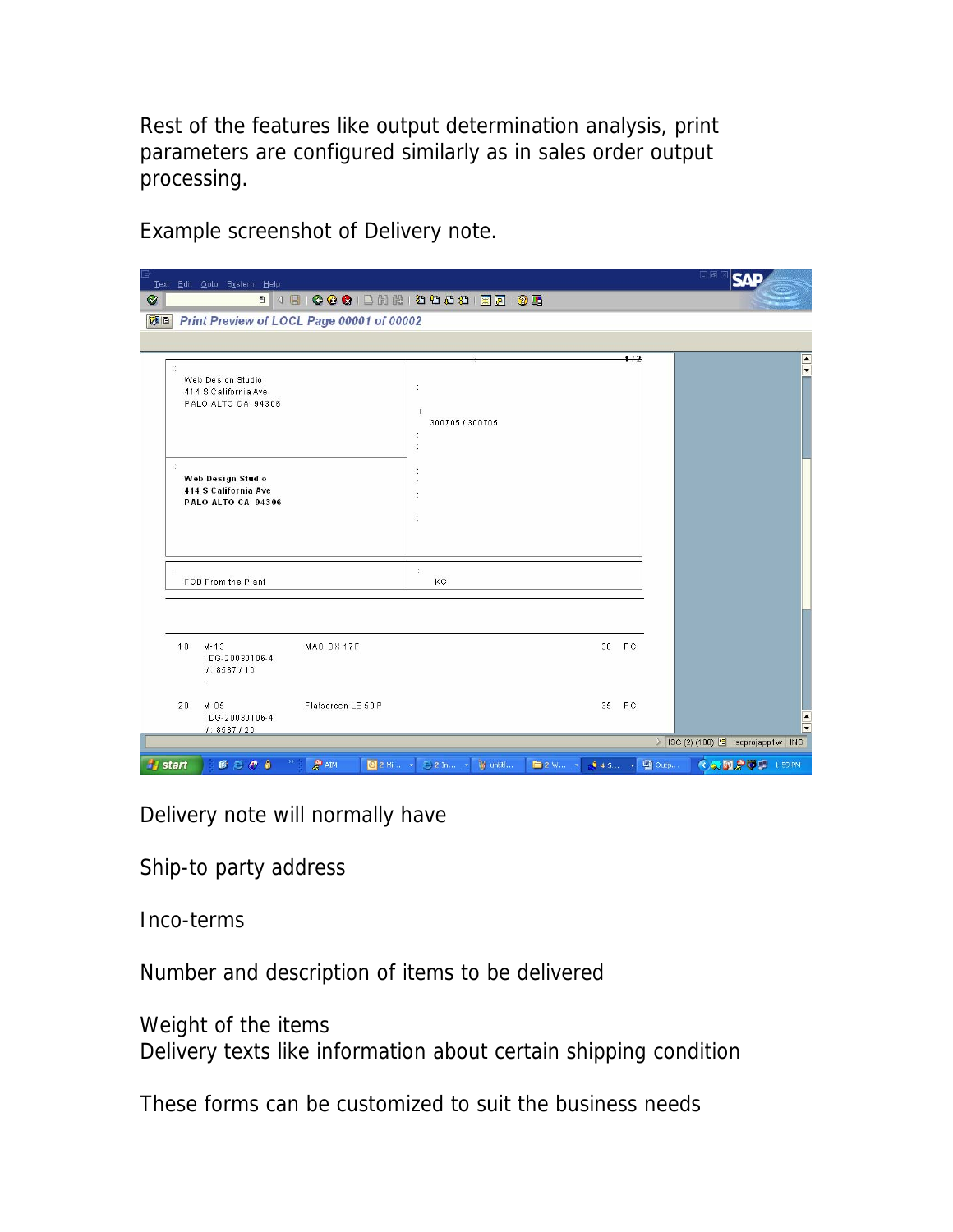Other Shipping outputs types like PL00 – packing list can be processed similarly.

## **Billing outputs**

Create output condition record for billing.

Menu path as below (Transaction code – VV31)

| SAP Easy Access                                                                                                                                                                                                                                                                                                                                                                                                                                                                                                                                                                                      |
|------------------------------------------------------------------------------------------------------------------------------------------------------------------------------------------------------------------------------------------------------------------------------------------------------------------------------------------------------------------------------------------------------------------------------------------------------------------------------------------------------------------------------------------------------------------------------------------------------|
| [4 [ 5   8   8   2   1 - 1                                                                                                                                                                                                                                                                                                                                                                                                                                                                                                                                                                           |
| <b>Exercise</b> Favorites<br>$\triangledown$ $\bigodot$ SAP menu<br>D <b>©⊒</b> Office<br>Cross-Application Components<br>$\triangledown$ $\blacksquare$ Logistics<br><b>D I</b> Materials Management<br>$\triangledown$ $\bigcirc$ Sales and Distribution<br>▽ <b>△</b> Master Data<br>▷ ▒ Business Partner<br>$\triangleright$ $\blacksquare$ Products<br>D 圖 Conditions<br>$\triangledown$ $\blacksquare$ Output<br>D <b>Co</b> Sales Document<br><b>D</b> Shipping<br><b>D B</b> Handling Unit<br>$\triangleright$ $\blacksquare$ Groups<br><b>D</b> Shipment<br>▽ <del>●</del> Billing Document |
| $\oslash$ Create<br>$\oslash$ Change<br>$\oslash$ Display                                                                                                                                                                                                                                                                                                                                                                                                                                                                                                                                            |

Click on **O** Create

RD00 is the standard output type for Billing. Enter RD00.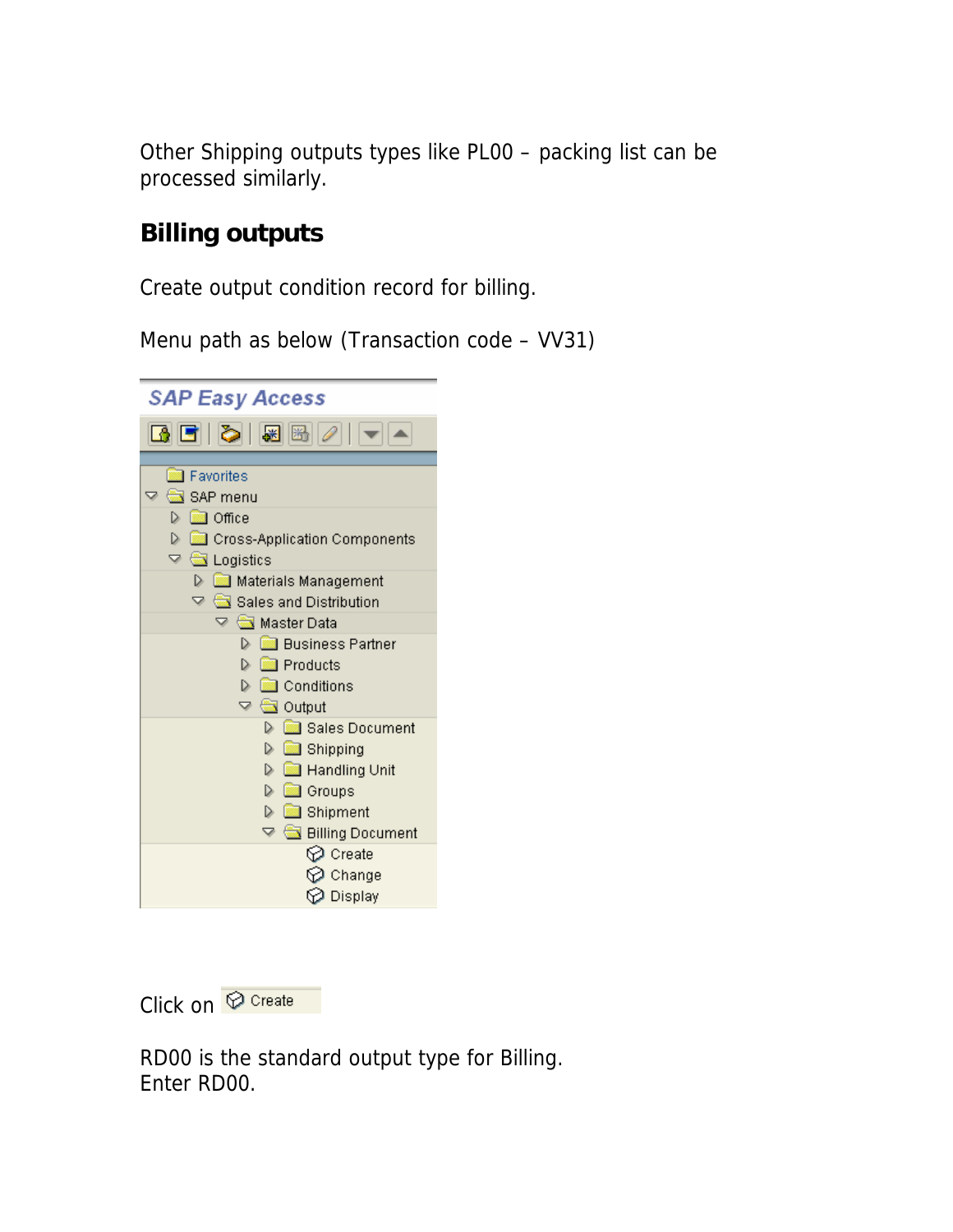| <b>Create Output - Condition Records: Billing</b> |
|---------------------------------------------------|
| Key combination                                   |
|                                                   |
| RD00 <sup>[</sup> c] Invoice<br>Output Type       |
|                                                   |
|                                                   |
| Key combination<br>Click on                       |
| <b>Create Output - Condition Records: Billing</b> |
| Key combination                                   |
|                                                   |
|                                                   |
| RD00<br>Output Type<br>Invoice                    |
| $\mathbb{\bar{F}}$ Key Combination                |
| <b>O</b> Billing Type                             |
|                                                   |

--

Click on  $\sqrt{$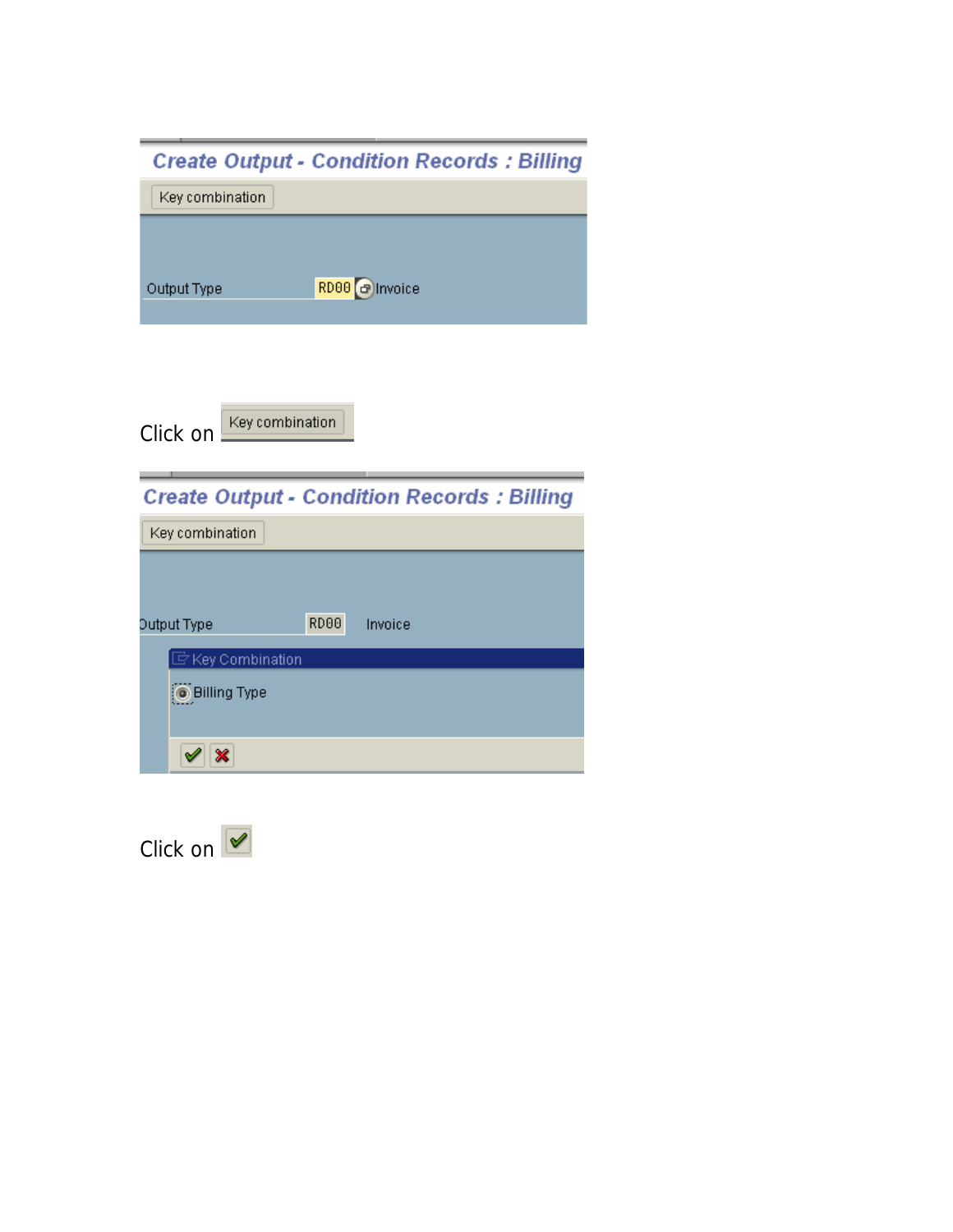### **Create Condition Records (Invoice): Fast Entry**

Communication **Q** 

|    | .               |               |  |           |  |
|----|-----------------|---------------|--|-----------|--|
|    |                 |               |  |           |  |
|    |                 |               |  |           |  |
|    |                 |               |  |           |  |
|    |                 |               |  |           |  |
|    | Condition Recs. |               |  |           |  |
|    |                 |               |  |           |  |
|    | Bill Name       | PartF Partner |  | M Dat Lan |  |
|    | $\mathbf{F}$    |               |  |           |  |
|    |                 |               |  |           |  |
| ⊠  |                 |               |  |           |  |
| ĪБ |                 |               |  |           |  |

#### Enter the details as below

| <b>Create Condition Records (Invoice): Fast Entry</b> |                 |       |         |   |    |          |  |  |  |  |
|-------------------------------------------------------|-----------------|-------|---------|---|----|----------|--|--|--|--|
| ñ<br>Communication                                    |                 |       |         |   |    |          |  |  |  |  |
|                                                       |                 |       |         |   |    |          |  |  |  |  |
|                                                       |                 |       |         |   |    |          |  |  |  |  |
|                                                       | Condition Recs. |       |         |   |    |          |  |  |  |  |
|                                                       | Bill Name       | PartF | Partner | M |    | ∣Dat∣Lan |  |  |  |  |
| lf2                                                   |                 | ∣bp   | 300713  |   | 14 | len      |  |  |  |  |
| ⊠                                                     |                 |       |         |   |    |          |  |  |  |  |

Communication Parameters are maintained as explained in SO output UG

Click on **B** 

Condition record gets saved.

Processing in Billing document

Once the Billing document is saved, output is issued.

Transaction code - VF02 and enter billing document number, 90035127.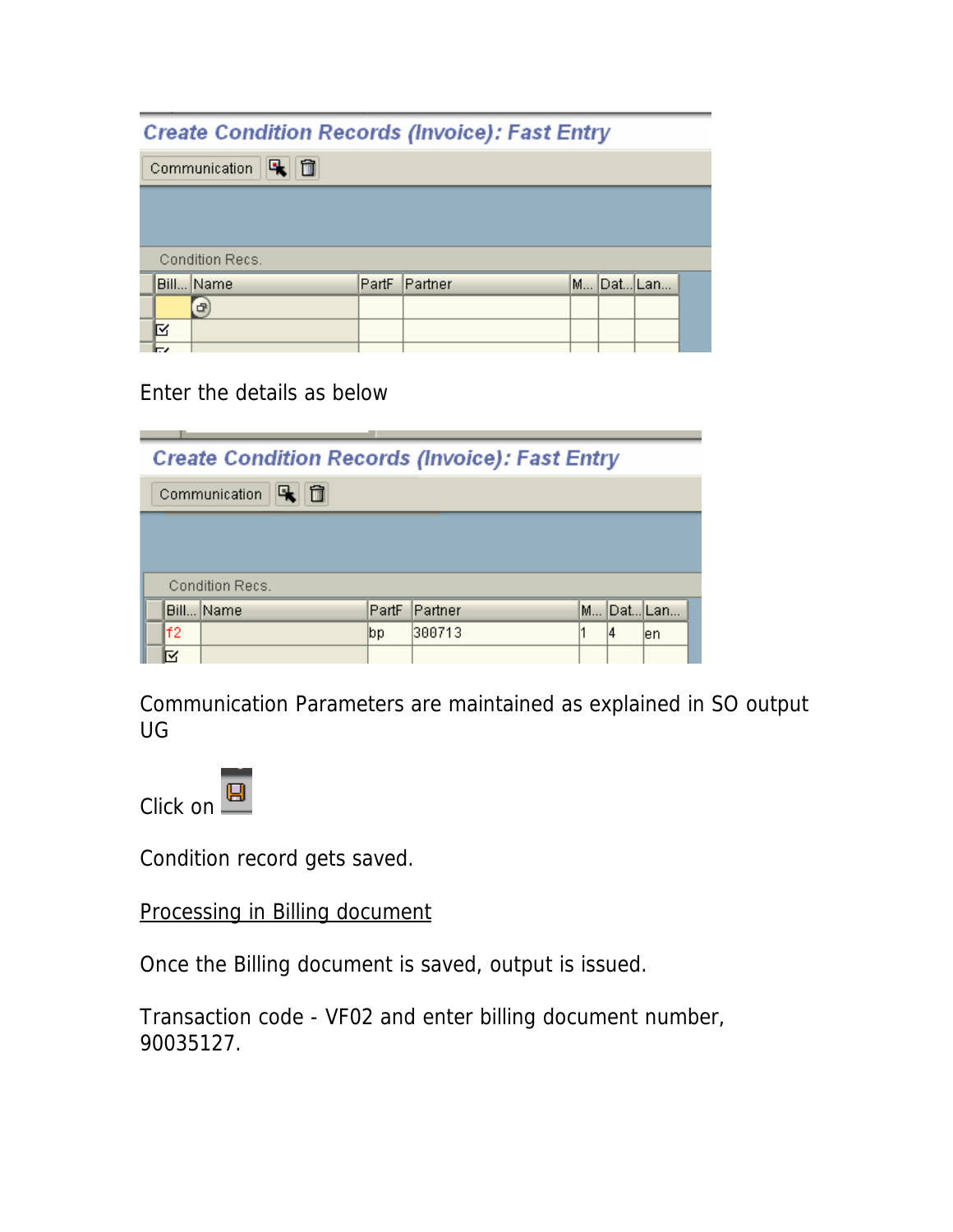| ≒                   | Billing document Edit              |   |        |            | Goto Environment       | System Help |                               |                           |               |  |
|---------------------|------------------------------------|---|--------|------------|------------------------|-------------|-------------------------------|---------------------------|---------------|--|
| Ø                   |                                    |   |        | Header     |                        |             |                               | Header                    |               |  |
| ゆロ                  | <b>Invoice 9003</b>                |   |        | Item       |                        |             |                               | Header partners           |               |  |
|                     |                                    |   |        |            | Billing items overview |             | Ctrl+Shift+F11                | Pricing conditions header | Ctrl+Shift+F9 |  |
|                     | $\frac{1}{2}$ $\approx$ Accounting | 囧 | E      |            | Accounting overview    |             | Shift+F4                      | Output                    | Shift+F8      |  |
|                     |                                    |   | l 90   | Back       |                        |             | F3                            | Header texts              |               |  |
| Invoice             |                                    | 圁 |        |            |                        |             |                               | Foreign Trade/Customs     |               |  |
| Payer               |                                    |   | 300713 |            |                        |             | Brighton Inc / 225 SYCAMORE R | Payment cards             |               |  |
| <b>Billing date</b> |                                    |   |        | 01.12.2006 |                        |             |                               |                           |               |  |

|                                                         |  |                       | Invoice 90035127 (F2) Display: Output |  |      |              |    |
|---------------------------------------------------------|--|-----------------------|---------------------------------------|--|------|--------------|----|
| Communication method   T Processing log<br>Further data |  |                       |                                       |  |      |              |    |
| <b>Invoice</b>                                          |  | 0090035127            |                                       |  |      |              |    |
| Output                                                  |  |                       |                                       |  |      |              |    |
|                                                         |  | Sta Outpu Description | Medium                                |  |      | Par… Partner | La |
| <b>OCORDOO</b>                                          |  | <b>Poice</b>          | Print output                          |  | 圖IBP | 300713       | EN |

Select the output type and click on

 $\Box$  communication method  $\vert$  - To see details like output device, number of messages to be sent. This is already explained above in sales order output.

**TH** Processing log - To see if the output is processed with any warning or error. In case of EDI output, it will also show the Idoc number.

Output can be issued manually as below.

Vf02 / VF03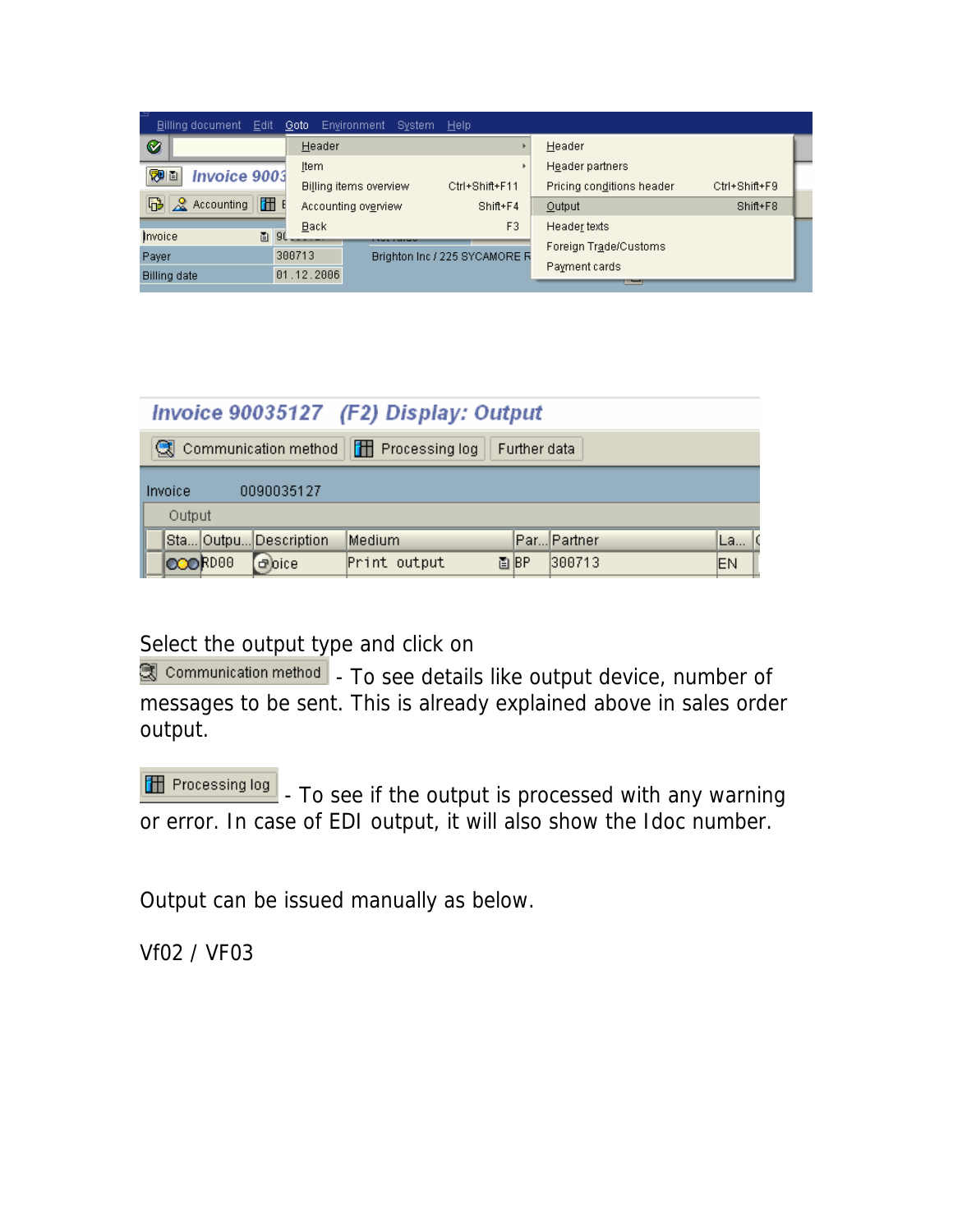| <b>Display Billing Document</b> |                                          |
|---------------------------------|------------------------------------------|
|                                 | ○□图 & Billing items   & Accounting   B B |
|                                 |                                          |
|                                 |                                          |
| <b>Billing document</b>         | 90035127<br>日                            |
|                                 |                                          |
| More Search Criteria            |                                          |

|          | Billing document     | Edit | Goto          | Environment System |      | Help  |
|----------|----------------------|------|---------------|--------------------|------|-------|
| C        | Create               |      | Ctrl+F11      | 86681              |      | - Ali |
| <u>Б</u> | Change               |      | Ctrl+F10      |                    |      |       |
|          | Display              |      |               |                    |      |       |
| 4        | Display from archive |      |               | ccounting          | 48 日 |       |
|          | Cancel               |      | Ctrl+Shift+F9 |                    |      |       |
|          | Billing due list     |      | Shift+F8      |                    |      |       |
| Bill     | <b>Save</b>          |      |               |                    |      | 6     |
|          | ReleaseToAccounting  |      |               |                    |      |       |
| Md       | Complete             |      |               |                    |      |       |
| D        | Issue Output To      |      |               |                    |      |       |
| c        | Exit                 |      | Shift+F3      |                    |      |       |
|          | <b>Fiscal Year</b>   |      |               |                    |      |       |
|          | Reference            |      |               |                    |      |       |
|          |                      |      |               |                    |      |       |
|          | 尙<br>Search          |      |               |                    |      |       |
|          |                      |      |               |                    |      |       |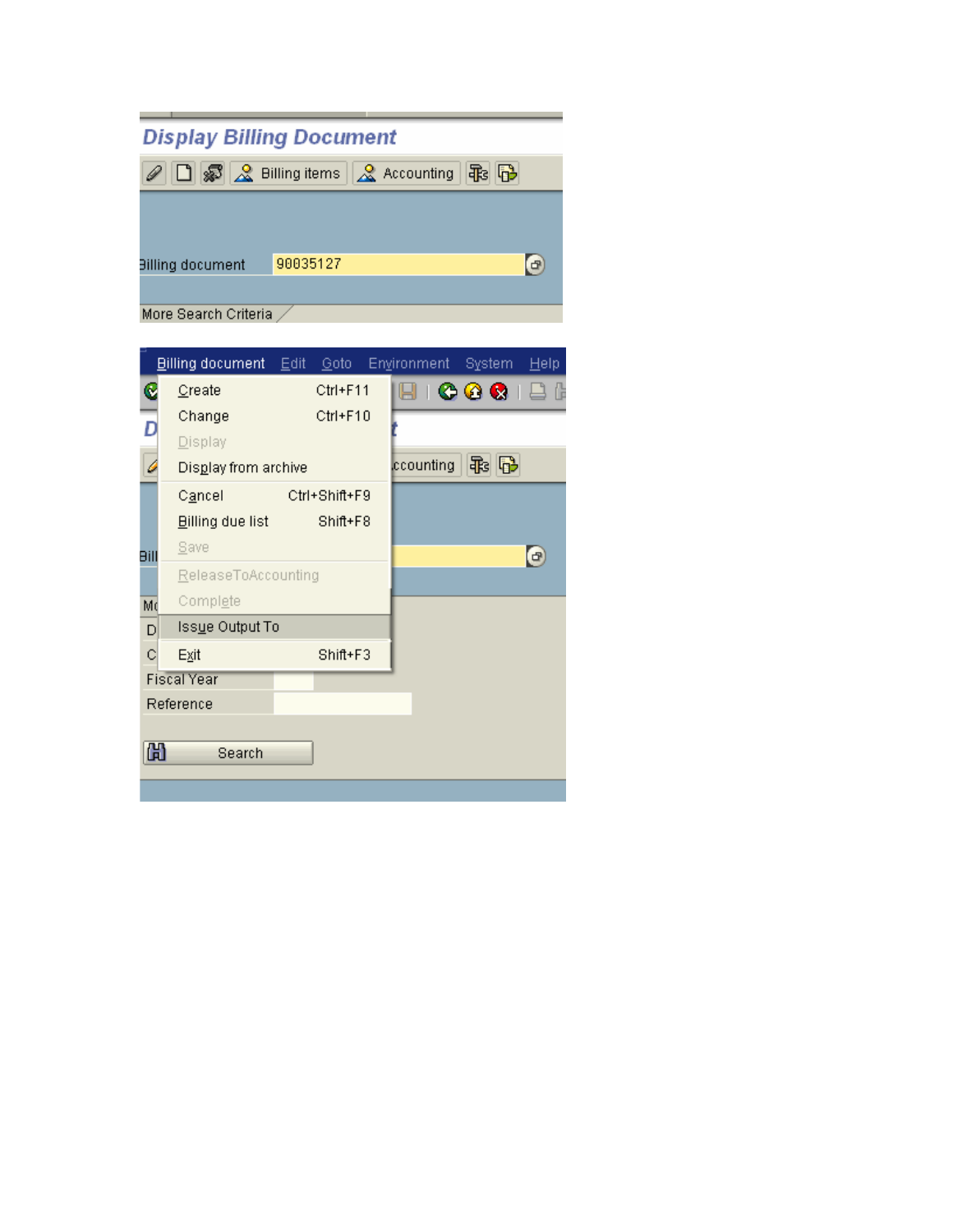|   | WD 1 |                                                                   | <b>Display Billing Document</b> |                                           |            |                |                           |                                     |
|---|------|-------------------------------------------------------------------|---------------------------------|-------------------------------------------|------------|----------------|---------------------------|-------------------------------------|
|   |      |                                                                   |                                 | A D & Billing items & Accounting <b>B</b> |            |                |                           |                                     |
|   |      |                                                                   |                                 |                                           |            |                |                           |                                     |
|   |      |                                                                   | 90035127                        |                                           |            |                |                           |                                     |
|   |      | <b>Billing document</b>                                           |                                 |                                           |            |                |                           | ⊠                                   |
| м |      | $\overline{\mathbb{F}}$ Output output                             |                                 |                                           |            |                |                           |                                     |
| D |      | Output                                                            |                                 |                                           |            |                |                           |                                     |
| С |      | Message type                                                      | Name                            | Created on                                | Created at | Process.status | Transm. Medi              |                                     |
| F |      | RD <sub>00</sub>                                                  | Invoice                         | 06.12.2006                                | 15:10:09   | 0              |                           | EN                                  |
| F |      |                                                                   |                                 |                                           |            |                |                           |                                     |
|   |      |                                                                   |                                 |                                           |            |                |                           |                                     |
| Ō |      |                                                                   |                                 |                                           |            |                |                           |                                     |
|   |      |                                                                   |                                 |                                           |            |                |                           |                                     |
|   |      |                                                                   |                                 |                                           |            |                |                           |                                     |
|   |      |                                                                   |                                 |                                           |            |                |                           |                                     |
|   |      |                                                                   |                                 |                                           |            |                |                           |                                     |
|   |      |                                                                   |                                 |                                           |            |                |                           |                                     |
|   |      |                                                                   |                                 |                                           |            |                |                           |                                     |
|   |      |                                                                   |                                 |                                           |            |                |                           | $\frac{\blacksquare}{\blacksquare}$ |
|   |      | $\overline{\blacksquare\triangleright}$ $\overline{\blacksquare}$ |                                 |                                           |            |                | $\overline{\blacksquare}$ |                                     |
|   |      |                                                                   |                                 |                                           |            |                |                           |                                     |
|   |      | G<br>$\boldsymbol{\mathcal{R}}$<br>$\boxed{ \Box }$<br>✔          | Print Options                   |                                           |            |                |                           |                                     |

Click  $\Box$  - To take print again as printing is already done when document was saved.

Click  $\boxed{\bigoplus}$  - To take print preview

Rest of the features like output determination analysis, print parameters are configured similarly as in sales order output processing.

Example screenshot of F2 Invoice.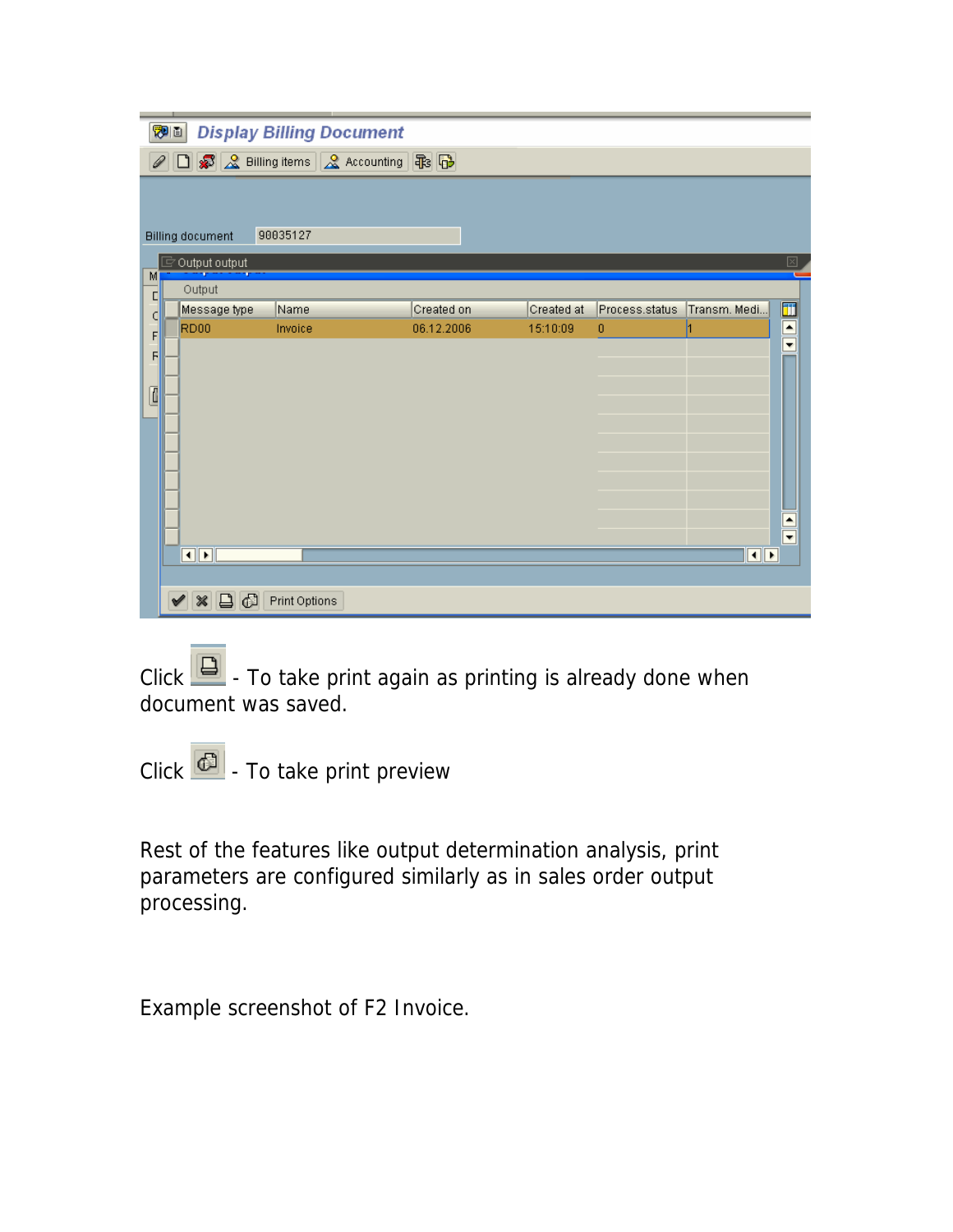| IDES US Inc., 1230 Lincoln Avenue,                                               | Invoice                                                                                                                                                                                           |
|----------------------------------------------------------------------------------|---------------------------------------------------------------------------------------------------------------------------------------------------------------------------------------------------|
| 10019 New York<br>Brighton Inc<br>225 SYCAMORE ROAD<br>VESTAL NY<br>13850        | Number/Date<br>90035127 / 12/01/2006<br>Reference no./Date<br>sample 1<br>Delivery note no./Date<br>80014031 / 12/01/2006<br>Order number/Date<br>10643 / 12/01/2006<br>Customer number<br>300713 |
| Requirements<br>Terms of payment Up to 12/15/2006 you receive 3.000 % discount   | Currency USD<br>Up to 12/31/2006 you receive 2.000 % discount                                                                                                                                     |
| FOB From the Plant<br>Terms of delivery                                          | Up to 01/15/2007 without deduction                                                                                                                                                                |
| Weights (Gross/Net) - Volumes - Selection<br>Gross weight<br>20.50 KG Net weight | 20.50 KG                                                                                                                                                                                          |
| Terms of delivery FOB From the Plant                                             |                                                                                                                                                                                                   |
| Weights (Gross/Net) - Volumes - Selection<br>Gross weight<br>20.50 KG Net weight | 20.50 KG                                                                                                                                                                                          |
| Ite m<br>Material<br>Description<br>Qty                                          | Price Price unit<br>Value                                                                                                                                                                         |
| 000010 M-10<br>$1$ PC<br>667.00                                                  | Flatscreen MS 1775P<br>$1$ PC<br>667.00<br>USD                                                                                                                                                    |
| Final amount                                                                     | 667.00                                                                                                                                                                                            |

#### Invoice will normally have Bill-to party address

### Customers PO number

Terms of payment